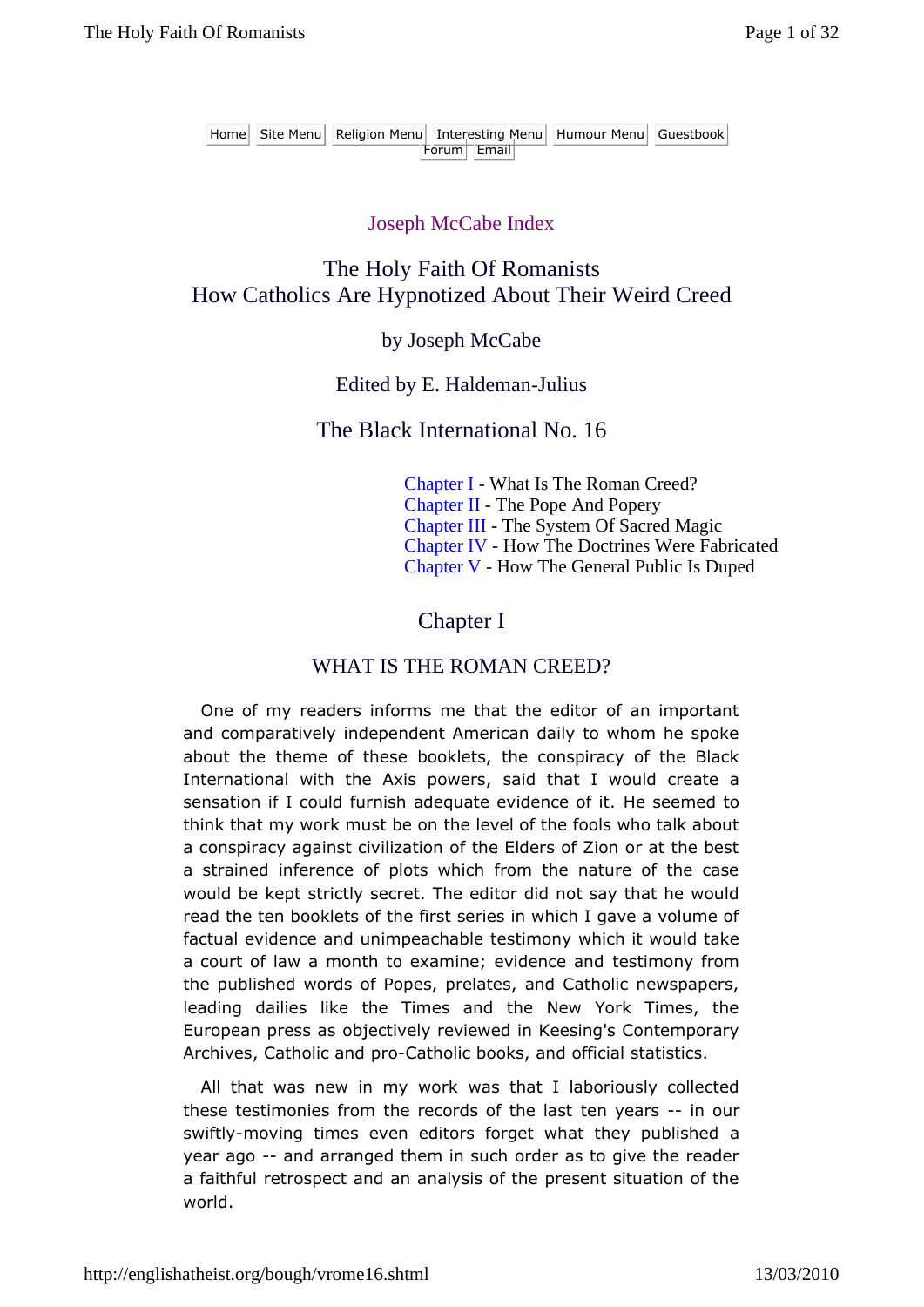Anothecrorrespondent asks me if I have worked up the materi in, or intend to whicte of those three -dolfaurbooks, handsomely bound which realdoninds on the reader. My friend is a member of one of those cilination essessify  $e$ ery serious men and women who are out to tell their contempora the full and profound truth about international happenings month to monithappears that they won't-creened pteener covered booklets. The iw olubdan pt accept a copy of a work which was, so that any worker copulid bupyintto ten such booklets. And I reply as in the preced Trhge spear paegorgalpeh. may or may not want to know the truth about the share of Blacknternational in the corruption of our age but they would publish it in fanm or under any circumstance,, and most of them have a more or less consider they would rather not see anyone give the world truthhawhechnothebye courage to give.

Some of these folks privatelgow ds peemde in my work. Some excuse themselves on the scovietutheartativaem or a mere superficial collector of facts; and when hene reflects on way in which for the last ten years the "polite" writers and "profounwt" iters have led the wofroddobolon the brink of the pit I welcome dtess ription. But many feel it very difficult to believe that the Roman wChhiw they thought they knew well, is capable of this conspiracing vilizations: that is to say, a conspiracy for their own end's, those ym alterfeinehow these, of the leaders of the Church with powers which, if succeeded, would certainly wreck civilization as we know it.

This is mootw in dispute but I recommend the reading of a booklet recently pub(thoschuegdh possibly not in America) by Prof. J. Needham, of Cambridge Tubiveasity, ttack on international Science, in which he shows the appading even men of science in Germany, "Blood and soil," says F Krieck, Rector of Frankfort University, "are the symbols of Nationablitical point of view and the heroic style of life," "What is the rpose of university education? . . . the heroid science of the soldietr. Will ubte enough to show the depth to which Prof. P. Lenard, onegoé at the est in thy sical scientists of our time, has sunk. He has adopted stthuopidilmeacainadist creed of the Nazis and repeatedly said that the great Je scientists of Germany (Einstein, etc.) have merely hampered will for trafhthe Aryan scholar, which is as boundless as it painstaking" and "lowerledel of German science." And what these men of science, intoxicatNeadzibypotisen, say in Germany is applied to all higher culturediathion catlive hyat is modern and promising in our civilization-riddydethe priest dictators of the dozen countries which now grovel at the feet Pope.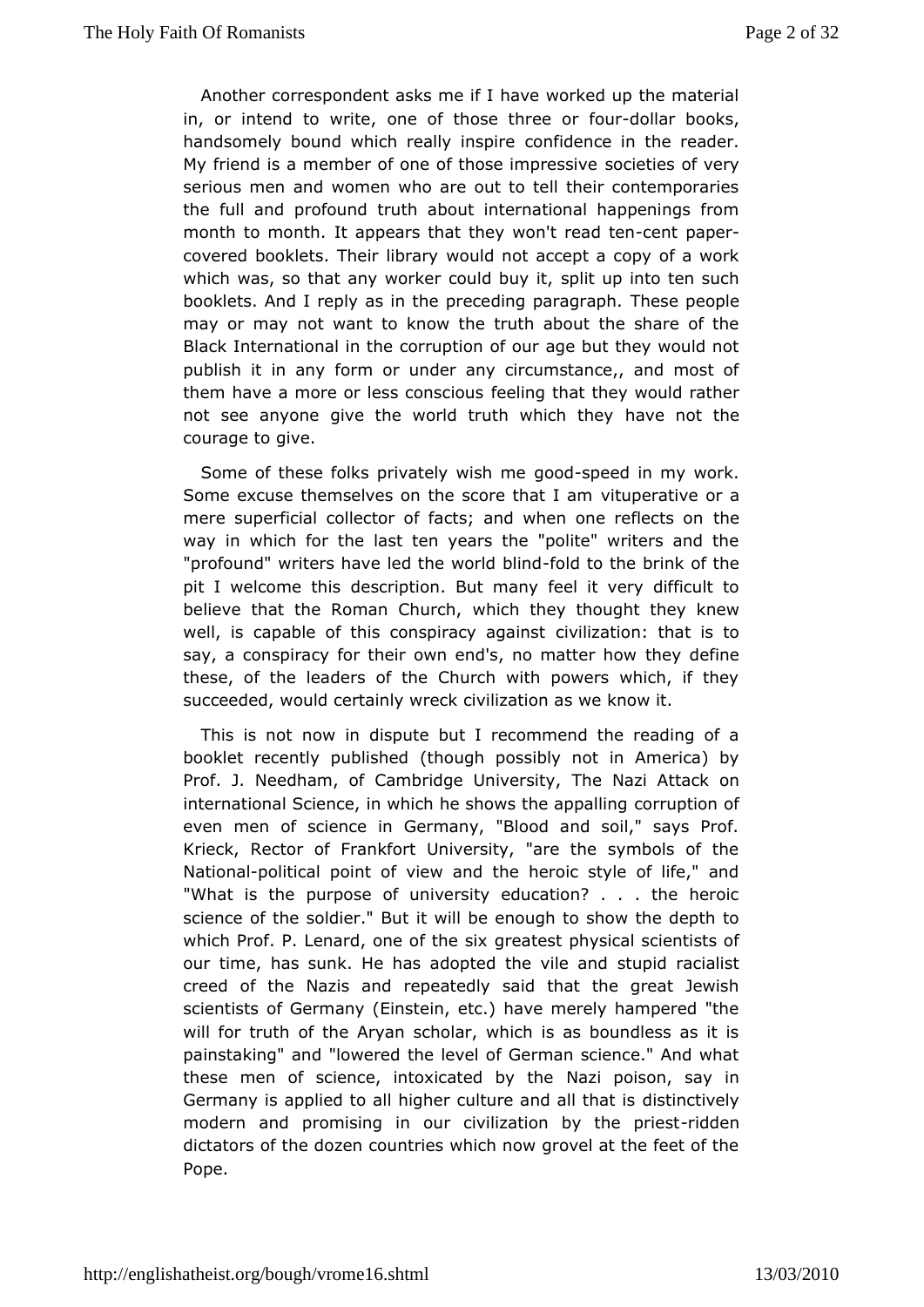There are two possible theories as to why the leaders of RomanChurch thus allied themselves with powers that corru culture, suppresseaom which it took the world a century of heroic struggle to win, ana himo an untuilable misery upon the race. the first theory, which you may the eal at tuorable interpretation of all the facts that I have given and the w history of the Church, is that the Black International sought protect the wealth and power it was rapidly losing through the advance of Socialisme.cdTmde theory is that of the Church itself as stated by the most consofietrstiapuslogists. You have the germ of it in these words of Cardinhad Moowtman, spected and most orthodox of Catholic writerslangthe english

"The Church holds that it were bneotbenr tfoordsoupn farnoom! heaven, for the earth to fail, and fow and the umpaomy imillions to die of starvation in extremist agontflistoidargosestemporal than that one soul, I will not say shout both the se but shoul single venial sin, should tell one wilful umotrothe, though it h or steal one poor farthing without excuse, "I Anglican Difficulties, p. 1900).

And if it is Catholic doctrine that it is the streamnthat all being only material or secular, should take place than that should tell the wife you were detained at the office when you were giving lattle dinner to a stenographer, what ruin is not the Chu prepared stanction, or to cooperate in producing, rather tha that tens of millifoon's should commit, or should persist in the mortal sin of apostasy wistenguall siffs Every apology for the Pope's action in Japan, Spain, GeArbassiniaal Brazil, etc., springs from that root. It is CatholAuguLosactimies's from City of God onward.

Which theory do you prefer? Ithe hBlaich stinternational is purely and simply one of the gang, tdikbee tahreraigned others at the close of the war. If the second, it is an enemy human race and of civilization as we moderns understand words. But at becassitot talk to me about respecting sincerity. The heand unters of Borneon, utoms of India, the Aztec priests of Mexico, and the Inquisitors osispain were

American apologists never quote this perfectly sound doct statement of Newman. They talk vaguely about it being t business of the oProt the Church to look after man's "Spiritual" or "eternal" interests; anudb tthe ey dust into your eyes by telling you in the next breath th $a$  tv $A$  meantion and is based upon "spiritual realities." Make no mistake about it. They when they tell the truth, just what Newman said, for that is Catholifaith. Why, then, you ask, do we not hear Protestar apologists say thitmigs soft since they also believe in eternal torment or eternal bliss?a\ca mwaltter of fact, sometimes find a fanatical Baptist preacher **Bsack** and ant by olting language, though in most Churches the old dogmas have b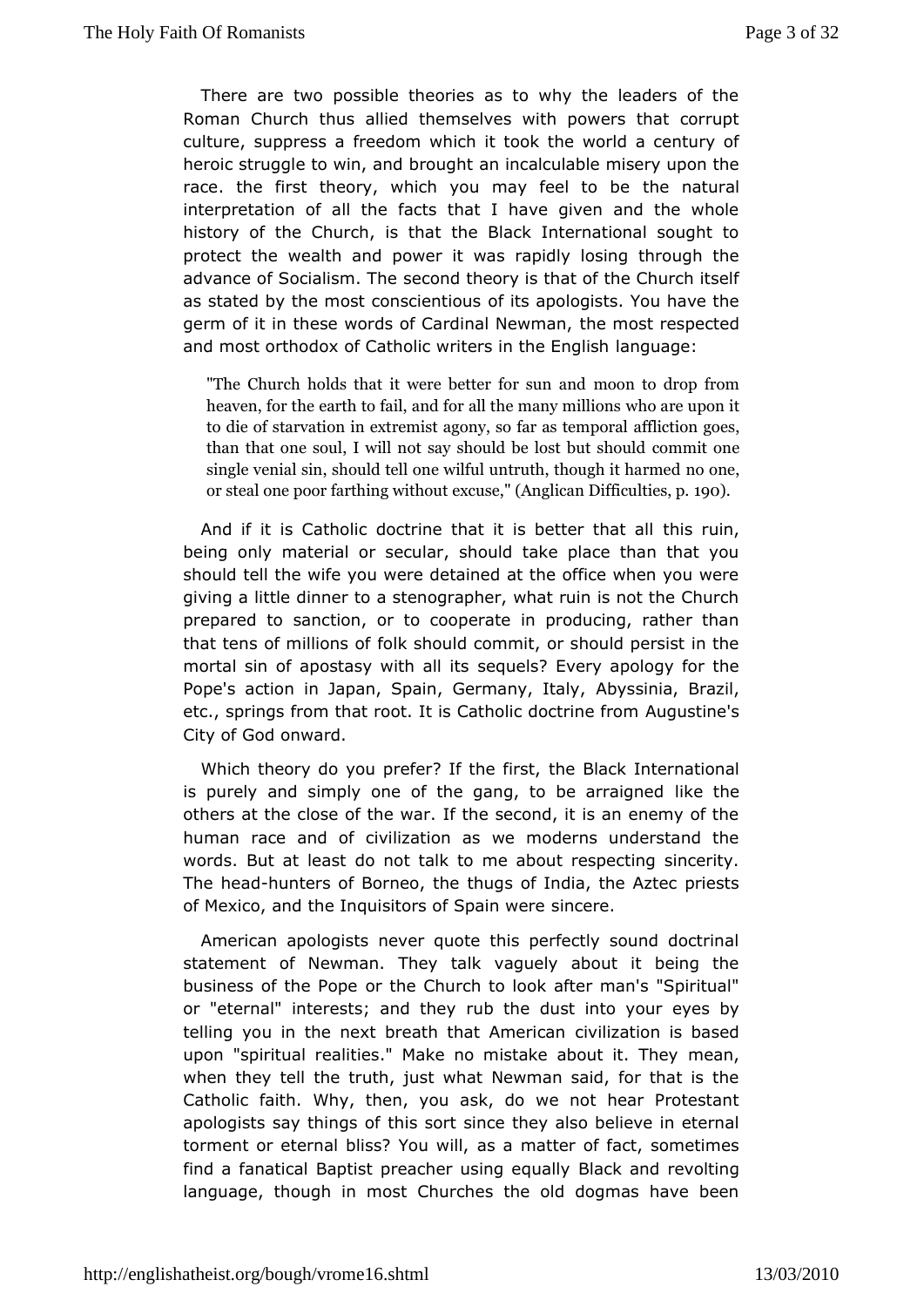softened by modern humanism. But the chief reason is that BlackInternational is a professional body which is main concerned to uslegiceal implications of the creed it imposes to cover its -ahnutmianactivities.

As I said in an earlier book, it is not uncommon to find American Catholic writer, even a bishop, loudly asserting, v sort of stand swagger, that if Rome ever ordered them to do c to believe anythoimtgary to American principles they would cut the cable. This, I explained of is ordensic rhetoric or trickery. It is just to give the Ceatholohipoublic the feeling that these apologists are so perfectly aware thrad thim earlinis Catholicism opposed to our principles that they can even ex themselves in this melodramatic fashion. But it will be a introduction outo subject, the real nature of the Catholic as [ distinct from the **@chrestallan** creed, to consider what would happen if these folk were csaolmeed duapyon to make good their boast.

Obviously the Church in wAmuddicmao longer be either Roman or Catholic. The loss of the first swe metonay not matter much because there is already some tendency to drop I haveoften pointed out, the new Encyclopedia Americana drenched with Catholluence, yet if you look up "Roman Catholic Church" you are recentheodicoChurch, Roman." It is only a few years since the Blackin nBs eit raation made a brazen attempt to get the borbils soling the public schools revised in their interest, and one change they wanted was to the wordRoman" deleted in references to the Catholic Churc and to get the Deperibed as "the head of the Christian religion." It was rather amtuhspished of brus who knew that a few years earlier Catholics (especially bonile do method with wrath because the (Catholic) Premier of Malta had wa thatchange made in the Constitution of the island. However, easily see wisaltation from Rome would mean to the American Church. The oleograph & opfe thed St. Peter's in millions of American (Polish, Italian, etc.) homewormed stand try to picture the turmoil of mind of the folk, old had young, who listened for years or decades to services on the august autho "theVicar of Christ," the glories of the Papacy, the unique wi of thencyclicals, etc., etc. Just bunglers after all. Leave the  $McC$  a  $be$  althodicle mauntius.

The word "Catholic" would, of course, go Rowmit annihe word It means, and most essentially implies, "universal." But e othe branch of the Catholic Church would scorn this Americ abortion. At DeCraonia, dian Catholics would cross the river to break up meetings of these beisfoundatics of the . . . I wonder what they would call it. The ChSutracrhs cafn oth Sitripes? The Neo-America Medieval Church? I give it up.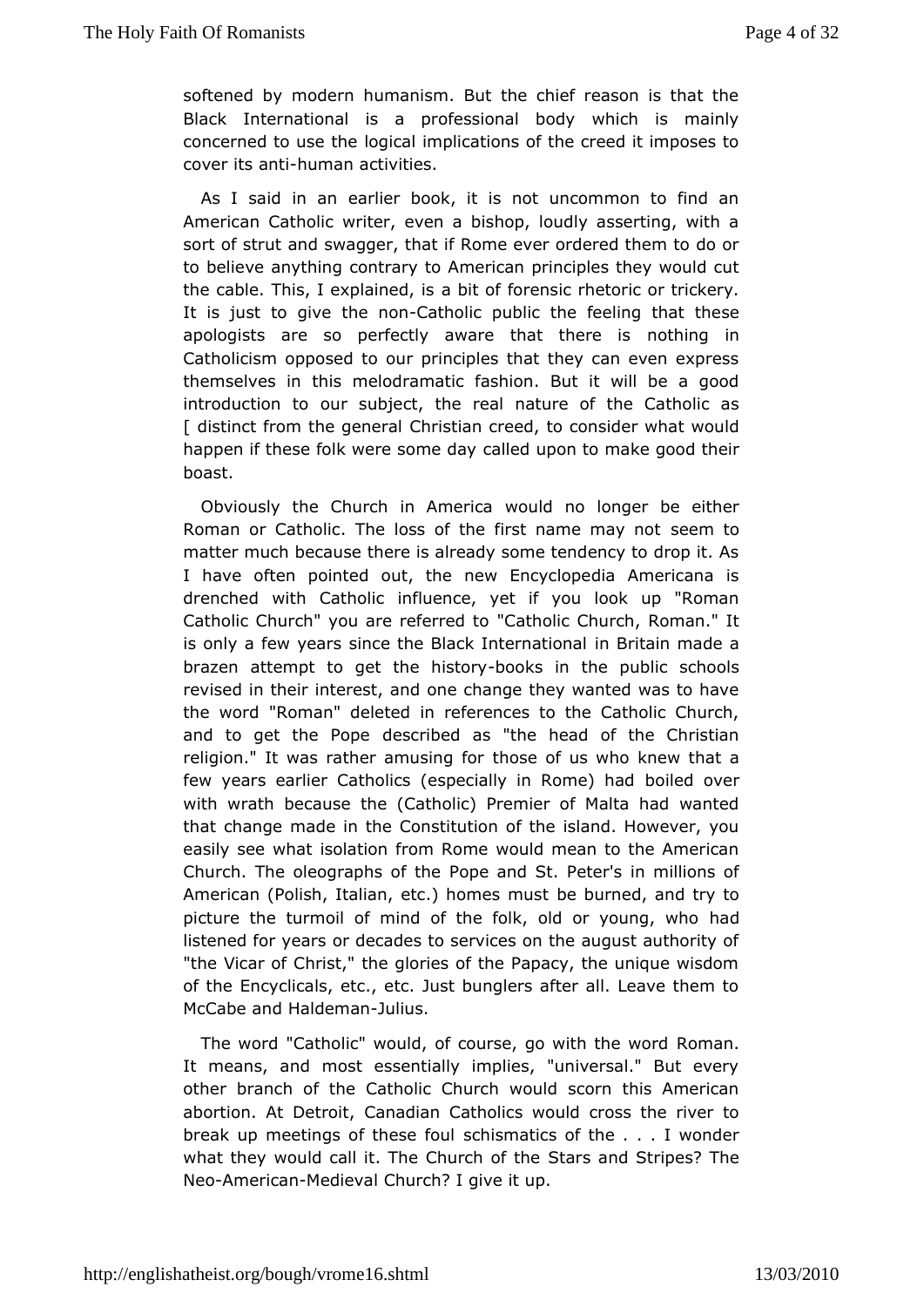But weenow how bold our apologists are, so let us entertain idea that some dahyietheerchy may bring out bell, book, and candle against the Pope, a Phapall minequises and knights will throw their decorations into the gunuit  $\mathsf{W}$  that mudors  $\mathsf{d}\mathsf{d}$ be the creed of the new Church, as distinguished from that c Protestant Episcopal Church? Study the latest and most ca statement of Cheholic faith that is offered to the American public, that written by **a** rolfessusion in your Encyclopedia Americana. Cut away the Papal partianle fate  $\theta$  watcatically nothing. There is a lot about sacrame  $\cos f$   $\sin \theta$  apthsm, communion, ordained priests, etc.) but it seems that the valid these things depends essentially upon magical powers inhe from thæpostles, to whom Christ gave them, through Peter ar the Popes! These rebvishtops would throw away the dog and keep only the tail.

In other worals, this talk about defying the Pope is just trickery, probably put out awnit abibe agreement of the Vatican. The opportunity to state the Amore ered amina twheres so important from the Church angle that you may certainly thearticle as authoritative, and it agrees with all other short responsibsteatements, as in the Catholic Encyclopedia. It beg with the Gospels, awe is aid to show that Christ was God, and. that he founded a Church with apowellexe" as its cabinet ministers and Peter as Premier or Prefsame hiar. That e is unique Catholic Truth comes in at the next ste p. It is that if single Gospel had been written we should still know all abo Tradition the great thing, greater than the Gospel's; and, o course, the Church cuss the delay and exponent of Tradition. This is that wonderful Catholwich it og lis, so lacking in modern science. You prove from the GospeClart hat founded the Church and made its leaders infallible, issote you to have to As to the little weakness that it is a most thorny question among Christian scholars how fanatheatGoospielhistorical, when it was itten, what interpolations were made, etc., the Catholic need not be troubled and rich, with its Tradition, which is older than the Gospels, the ette shings. You prove that John Doe is an authority on econoamuitch sorbity the John Smith, and then you prove the reliability of John Smith on authority of John Doe.

But there is method in the madness. A Weigd assoot when Catholic faith which are common to that Church and the Fundamentalists. As I showed in the last book, and this, I exposition the creed emphatically repeats, every man who call himself a Catholic phliemds ones to a belief in the Trinity, the creation of Adam and Eve and thees cve in of race from them, the Garden of Eden, the Fall, the eriignimentitsbich, or the Incarnation, the virginity of Mary, the Redemption ("by c on the cross"), the resurrection, the ascension. Any educat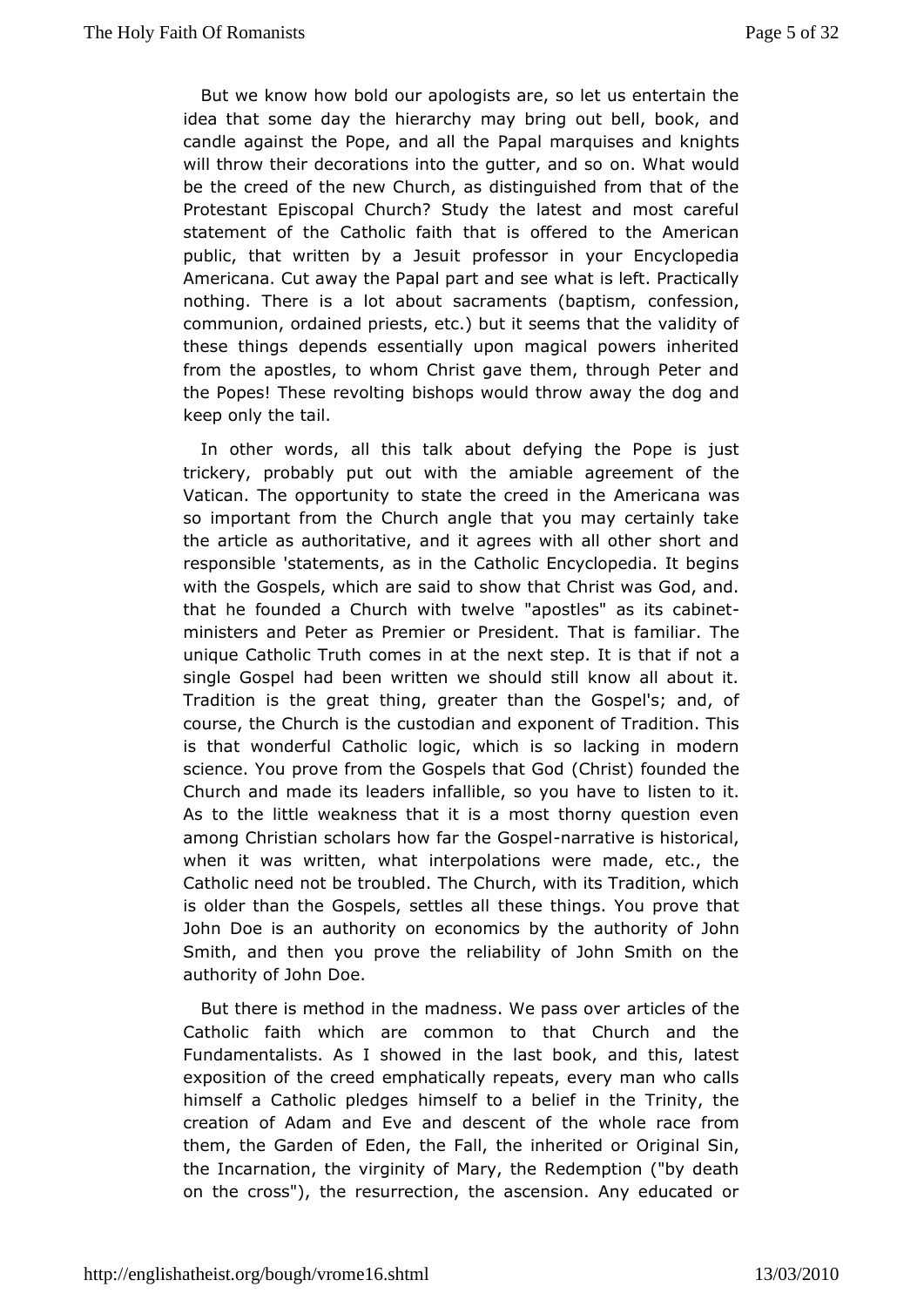liberaClatholic who tells you that the Church does not now requ him to believth as things literally, or as they were defined b the Council of Trent, is ide be priest who received him into the Church who whispered that  $i\mathbf{b}$  memwill keep his mouth closed about it. If any Catholic queshtimonshitchwis, younget one line in print of a sermon, book, or Catholticatpaper claimin liberty.

After this the creed again becomes distinaction  $\phi$  we Catholic, see the reason for the above mental gymnastic. Christ's d created amfinite store of "grace" (supernatural help) for me and this is mostly eyed to them by the seven Sacraments of the Roman Church. We willthcomins pobecruliarities later. The main point is that the Church has to the see that "sacraments," with all the weird beliefs and elaborate ritua hierarchy they entail, were "instituted by Christ." When contrast the at-iclerical and -ratrutal message consistently attributed to Jesus Gions phees with the powerful hierarchy and rich ritual of the Roman Chaumch who ut this will strain the resources of even the Catholic apothoegiet. SNottlins quite easy. That is where Tradition comes in. ThuestGospels are unofficial collections at Thite full message and instructions of Jesus about the future life of the Church were given private the apostlessnd Peter faithfully transmitted them to his successors in the Roman Setches WhaPtrotestant and Rationalist historians say about the early Church invent priesthood and dogmas and the medieval Church inventing my of new dogmansd practices which happened to be rather profitable to it is all non **C**ehrusrech Tinvented nothing. It was all there in the instructions whis Cpaelnie edato fibbermen on the sunny slopes of the hills of Judaea. Whe anthe time for step was ripe the Church brought out the plan from the Trad entrusted it.

You begin to see the wonderful simplicity of the Roman Chui or of its lay adherents. If you find it difficult to believe the Church coupled away with this Tradition the  $200$ th, in the Century read for yourseerthic theisin the Americana. When at last America was to have its own **and**y coloperelly on these Britishers, and the Catholic Church dwestimevited to itself lavishly in its pages, you may be sure theant this chief ar Catholicism was most carefully considered. It makes a very s point office Tradition theory. Naturally it has to be helped out t monstrous amounat mopfering with the historical evidence, but it will be enough to show et raisdino the first and principal part of the Roman creed: the partbwshiopst peopose to discard when that famous day comes on which dlee eiyanwoidel anturl the Vatican and the greedy Italians.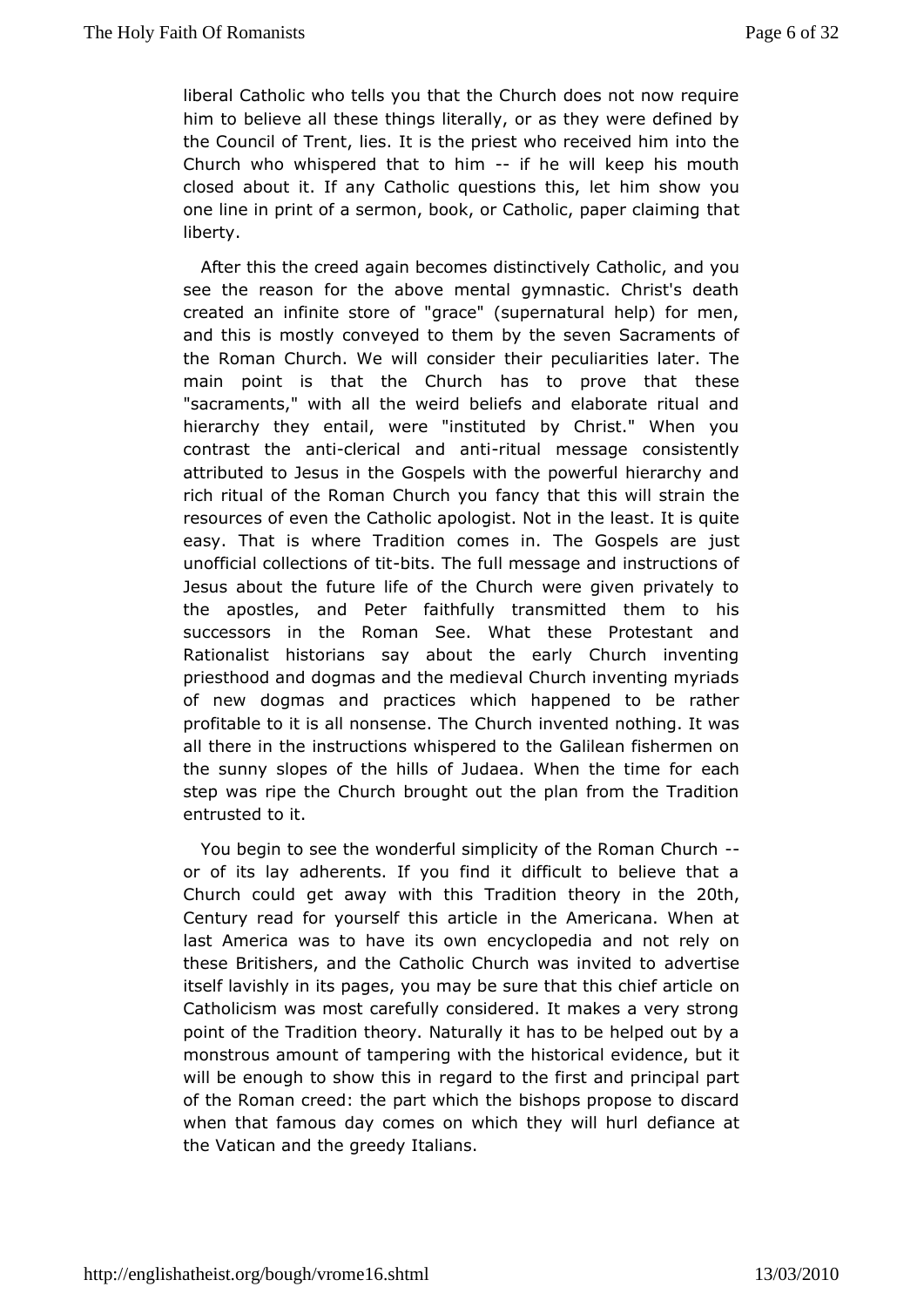# **[ChapterII](http://englishatheist.org/bough/vrome16.shtmlChapter)**

### THE POPE AND POPERY

In a sense its teaching in the are redopted is the only distinctive part of Roman Catholicism. CTehrea Ghreeth eand oriental Churches which reject the authorit-ythoef the Pope Roman Popeagree in almost every other respect with Roman dogma and ritual, until 918 these n-Roman Catholic Churches had almost as many memeb & rosmas. Each of them-- Greek, Russian, Bulgarian, Rumanian, Roman, Syrian, Abyssinian,  $-$  tocalled itself the Catholic (or universal) Church and the hyated each other like cold poison and snorted at the idea that they werescaulind branches of a really Universal Church, Historically the Greeks, Grow theon was still an Empire, massacred thousands of followers of the Ropsjansd carried on the gentle tradition on the Orten Follow the

From1919 to1939 the Romanist Poles returned the compliment to the noRomanist Russians, and today Italian and Croat Romanists usefatmeliar argument on nomamist Serbs, or Greeks. Remember that it ibabetheilions should die of starvation, or have their dying acceklneinfaeteodr bay calub, than that one man should commit a venial sin, much less mortal and horrible sin of questioning that Eugenio Pacelli Vicar **Gibrist** 

Each of these oriental Churches was founded by an apostl by aChurch which had been founded by an-apositica, and moment you willew your profane mind up to seeing things on this sacred plainteismpossible to think that Christ gave one set of instructions about the efueture and oa different set to his cabinmeitnisters. It is therefore fosseheia Catholic apologists to say that in the fast few Centustian Entahe when the blood of the martyrs kept the Churches fragrant  $\overline{a}$ virtue-this is their language, of courseamd tamhiwere loyal tothe message entrusted to the apostles, the supremacy the successors of iPhetelne bishopric of Rome was acknowledged; and so all the apologitde, fine a boppoint on the matter, here lie like blazes. From Ducahnedane, the fines most liberal historical scholar they have had in this century, Jesumtriters in the Catholic Encyclopedia, they lie.

Do not ask me to bepomictee and to say only, in the words of a British statesman, that othe by a ore frigid and calculated inexactitude. Only half a dozen ftiimsesfoiunrthenturies did the Roman Pope claim a jurisdiction oluthseideevicdfehtcady. is therefore compact and can be studied in two or three hou any person who reads Latin; for all the Greek documents available in Latin the Migne collection). And this evidence, plainly and emphatically has thowns every such occasion the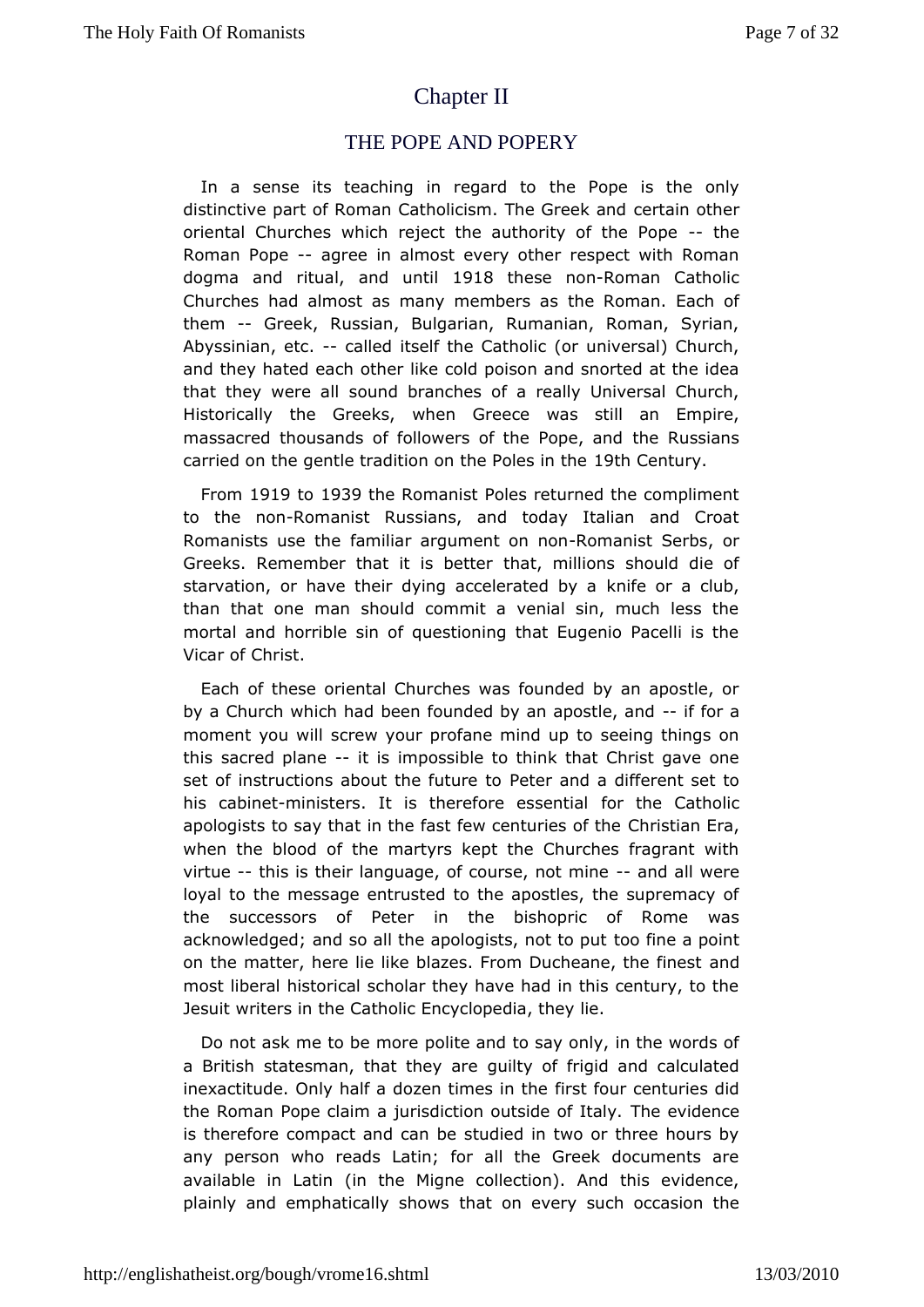other Churches vigorously, and inwimidiosithe diaconeastion aid contempt, repudiated the claim of the Bishop to the Rome. Yet article on the subject in the Catholic Encyclopedia, one of th articles in this work which announces to the American public is the lawsotrd in Catholic scholarship and candor, the Jesuit Jc says:

"History bears complete testimony etahral test to that these where  $\nu$ Roman See has ever claimed the supremethedadership, and leadership has been freely acknowleddiguent the universal

Duchesne himself says in the article on tthe Papacy in Encyclopedia Britannica that its supremacy was "nev questioned." Eatch esset statements to the public on a point of the highest importance is tthe ereexat are reverse of the truth. You can guess how the minortabkologists

The Catholic professor who writes on the Papacy in t Encyclope Americana is more diplomatic. Perhaps he has see that in half a dozen books in few years I have reproduced the evidencsee especially m St bryeof the Roman Catholic Church,  $3943$ , II  $47-57$  --so that even two sedo not read Latin can judge for themselves. But he cannotther dare not te truth. He says: "It is not now maintained that the full signifi of the Petrine primacy was manifest from the first in the life Christianity." thBautt is exactly what the Catholic Encyclopedia does maintain, as I have Aqdowt this Catholic professor says that the "full significancë mawnatse snto"t instead of saying that it was flatly denied wheanses weented, whees is guilty of a constructive untruth. And when hehgoes on to say "Critics of all shades agree that Peter & "A sheine in bold ashe others. Very few Protestant theologians and n Rationalist historian that mether was ever in Rome, and I have shown that the "Letter of the heochamisthoans" of the yea6 plainly proves the opposite

I must nature be drawn into details of history, with which have fully dealt, quimetion giginal Latin and Greek authorities, elsewhere. For the momecroth cearmed only to point out that the most distinctive doctrine of Chuerch and ant concerning the Popes, the principal basis of the power of the BI International, is so demonstrably contrary to the evidence that apologishaye to lie to their own people and to the general put about that evidem teed, the literature they impose upon their own peoplewe are bound to"Ismapyose" when they forbid them to read critadosout this important heasurely of their Church and its Popes is comprehensively untroothful. In the li Popes nearly the whole of the first thirty are marked "Saints Martyrs whereas the facts are so notorious that the leadin Catholic experts admidittheotre than two at the most were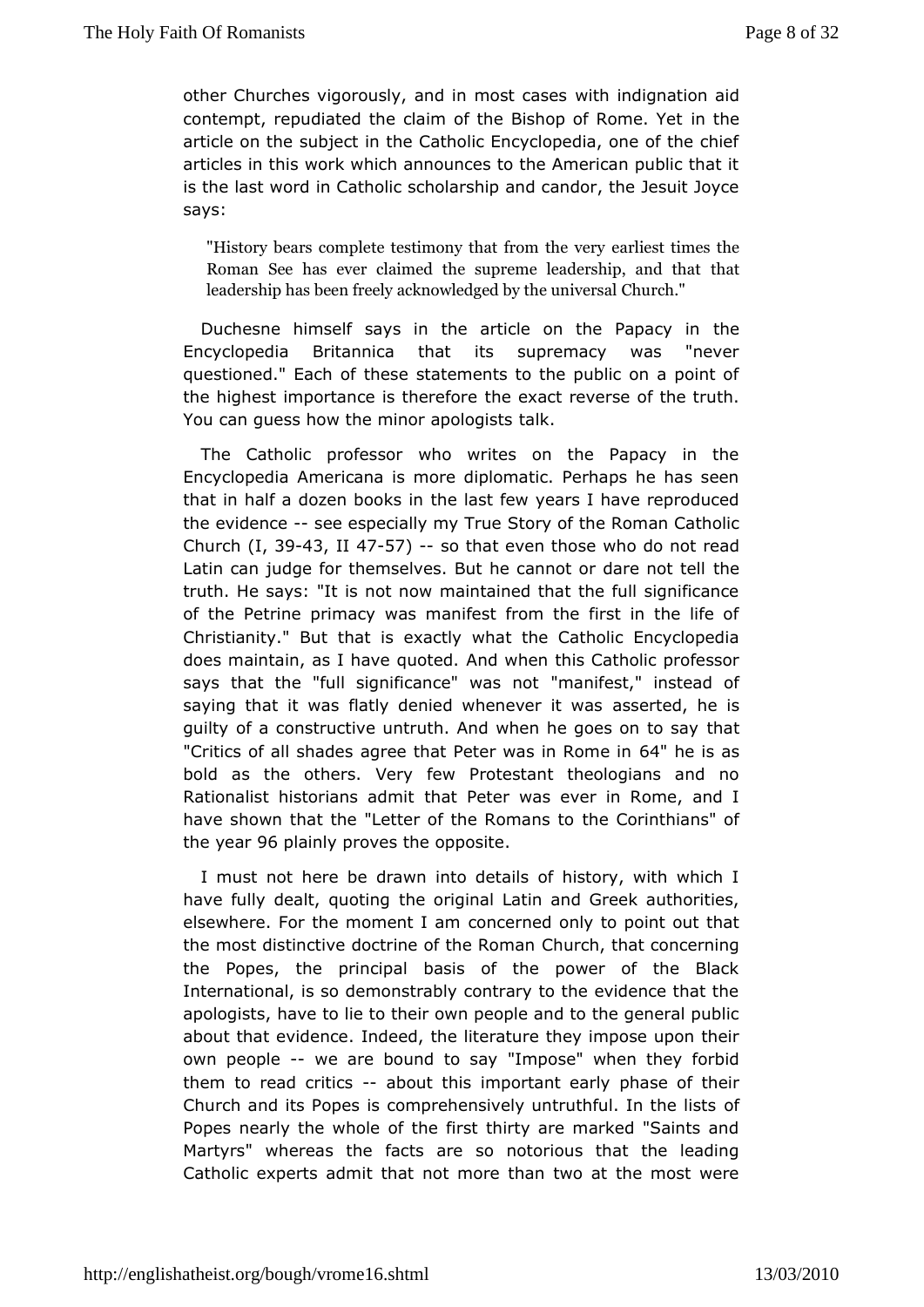martyrs, that the hundreds of meato the stories sed upon children in Catholic schools are forgeries.

In the first book of this series I gave a short analysis of actual knowledge ohathaecter of the Popes. The character of the majority of the fircsetnetuights is really unknown to us, but many were roques. It is signithea entar the aonly two periods in the first three centuries when cobonctuermm portrainty hrow a light upon the character of the Popes an $\mathbb Q$  althey us Victor, and Damasus) are seen to be very far from saintly. But I nee repeat the facts even in summary. When catholics are told by priests that ir Church has been ruled by a long line of Hol Fathers, Vicars of exhamist, that for mysterious reasons God permitted "a few bad Popes erinsthe hey are duped. The phrase "a few bad Popes," 'which Coad choolscin raters, is a constructive untruth. The Papacy was cocempuries: whole especially from  $a\&b$  wouto 1050 and (with a short decent pontificate at rare intervals about 660 No"primacyn any otherganized religion has so disgraceful a record. If I h any readers of whit bis are not familiar with my earlier work I may assure them that I have the vention e ground in those works and quoted the contemporary documengtes, for meen combay I will get out a biographical catalogue of the Popes. The ge public is today more grossly deceived than ever about the fa Catholhostory.

These facts are materially relevant to my present subject. man who hesitates to admit that the supreme motive of the B Internationalthis protection and increase of its power and wealth, who is inclined to" sakreit the "view of its activity therefore fails to understand tunatilaidtisitty olate, only to consult the historical facts. I have  $\log n$  and  $\log n$  the the domination of degradation of the "Holy See," a period to which you will fire parallel in the history of the religions which Rome treats wit contempwas from abolo0to1660 The Papal Court was almost uniformlyexatrrotaordinarily corrupt during that stretch, and the great majority of thweer **Popes** the mselves of unworthy character or men who permitted or patronized corruption. That applie-send hrsinoef this period of nearly four centuries.

Yet this is just the period when the fires **bu**rtheed Inquisition most fiercely. The spectacle of the deeply religious and puri monkSavonarola butchered as a heretic at Florence under a P Alexander VI, ofmose cynically immoral life is not a bad symbol for the period. Morsetibly inicabme respects, as he turned to sodomy after he became PopændwtchsisLenoanX, wanted Luther burned at the stake as John Hus had been bu under that "monster of vice" (as the Council which tried him him), Joh $X$ XIII. Yet in those days the cry of the Black International was the sameThasynwew.e, they said, moved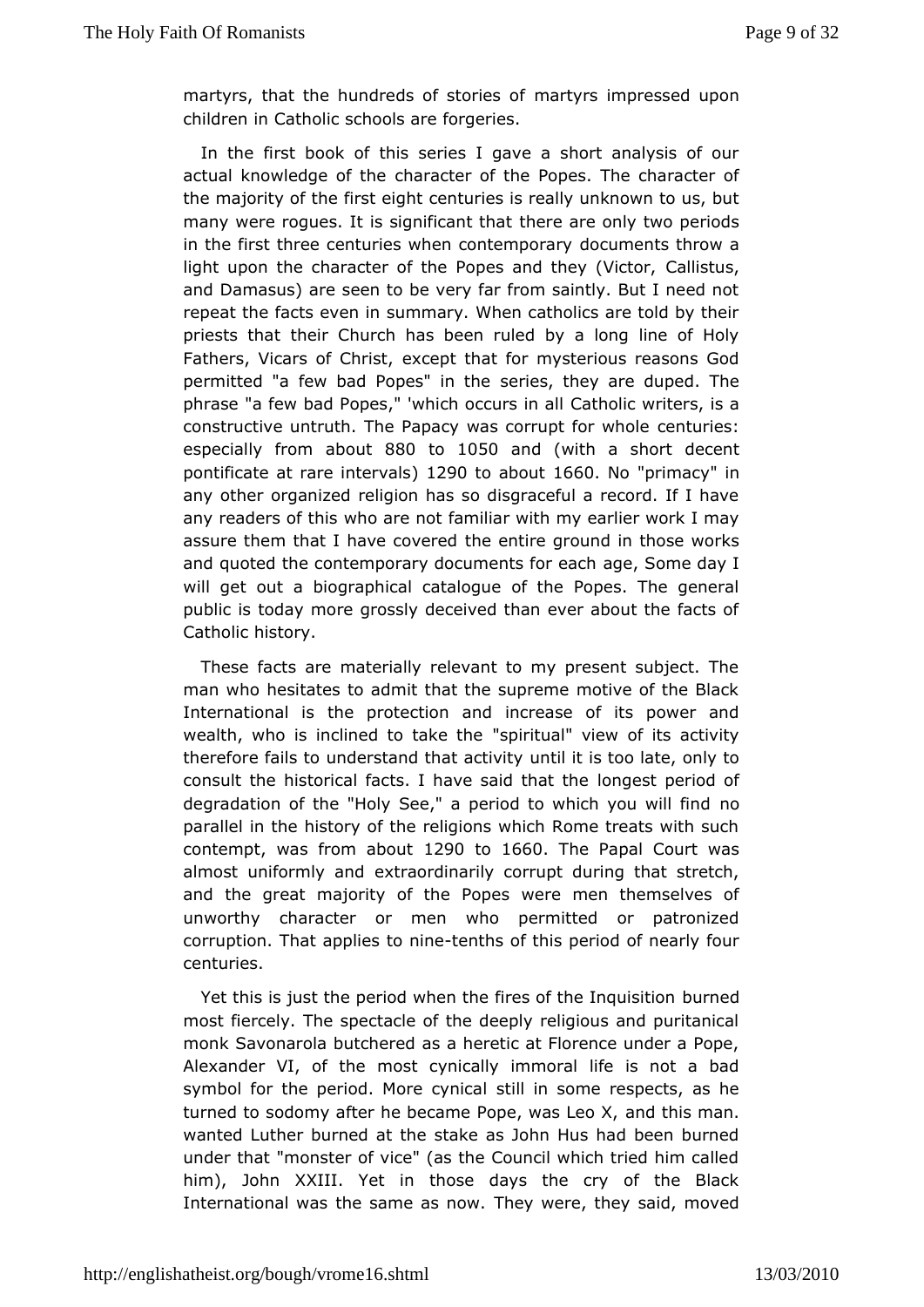only by thought of the horrible danager full otheeternal damnation, and no bodily suffering of imadtivoird urae eodr of be taken into account in their zeal to protect souls.

It is ne of the paradoxes of modern times that the larger c historical knowlheadsgegrown or the moconstratious the world at large has become, the pornwo erre othe the Pope has grown. No Catholic writer would now dare, tell bte edisposed, facts about the Popes of the Middle Ages as candidly as Cardin Baronius, the Father of Catholic History, the pride of Roman Church in 6the Century Cardinal Richelieu honestly telling the Vatican, not manksing cearne brag about it to impress his own countrymen, that if the mPopole holioses not own business he will sever France fromu Ritchminek as theoday

Instead of a "Gallican Movement," which for centuries che the Popes and their encroachments in France, we have a Fr hierarchy crintopin Pogome though it is the ally of the brutes who drench France with shammise and All the CathoPlace anti attitudes (Febronian, etc.) of hund hoensalare deader, if I may use the expression, than astrology as uthord figure Acton, the last fine scholar of the Church, is no longer poss it. There is far more deliberate untruth in Catholic literat particularly eignard to the Popes, than there ever was before. And the literary mesnocal onlogists who write so much and so brilliantly about the paradwox as has also four age never notice this paradox.

The historian offutthee will write delicious pages on it. The fundamental reason for this gonowlehin times of what is properly called Popetythe growth of Rommanism world, for there is no such growth, but of the cult of the Pope in Catholic Church just that spread of democracy which Rome hates so mudThe Pope is the -hiegaudre of the Italian hierarchy, which shares wealth and prestige that the new Popery brings to Rome. Italy itset of igsivt@ capccomm fortable living to the preposterous number of its intensional production of Rome as the international center of the Church always redee thepoverty of Italy, as far as the clergy are concerned, and new glorificaotfict he Pope everywhere, this blind adulation of hi encyclicals and spebeicsh possessure on the presention exalt him, have made it more profitabler; thand the Black International in every country shares the ropspetige and and the new protection against the formidable forces wh threatened very existence of the Church.

The root of this remarkable developp mesaid, the growth of democracy. A million Catholics meamhsala aqumairitieionor votes, according to the nature of the franchips art pand a political has a profound respect for a man who can control even quart a million tes, not to speak of five or six millions. I am for t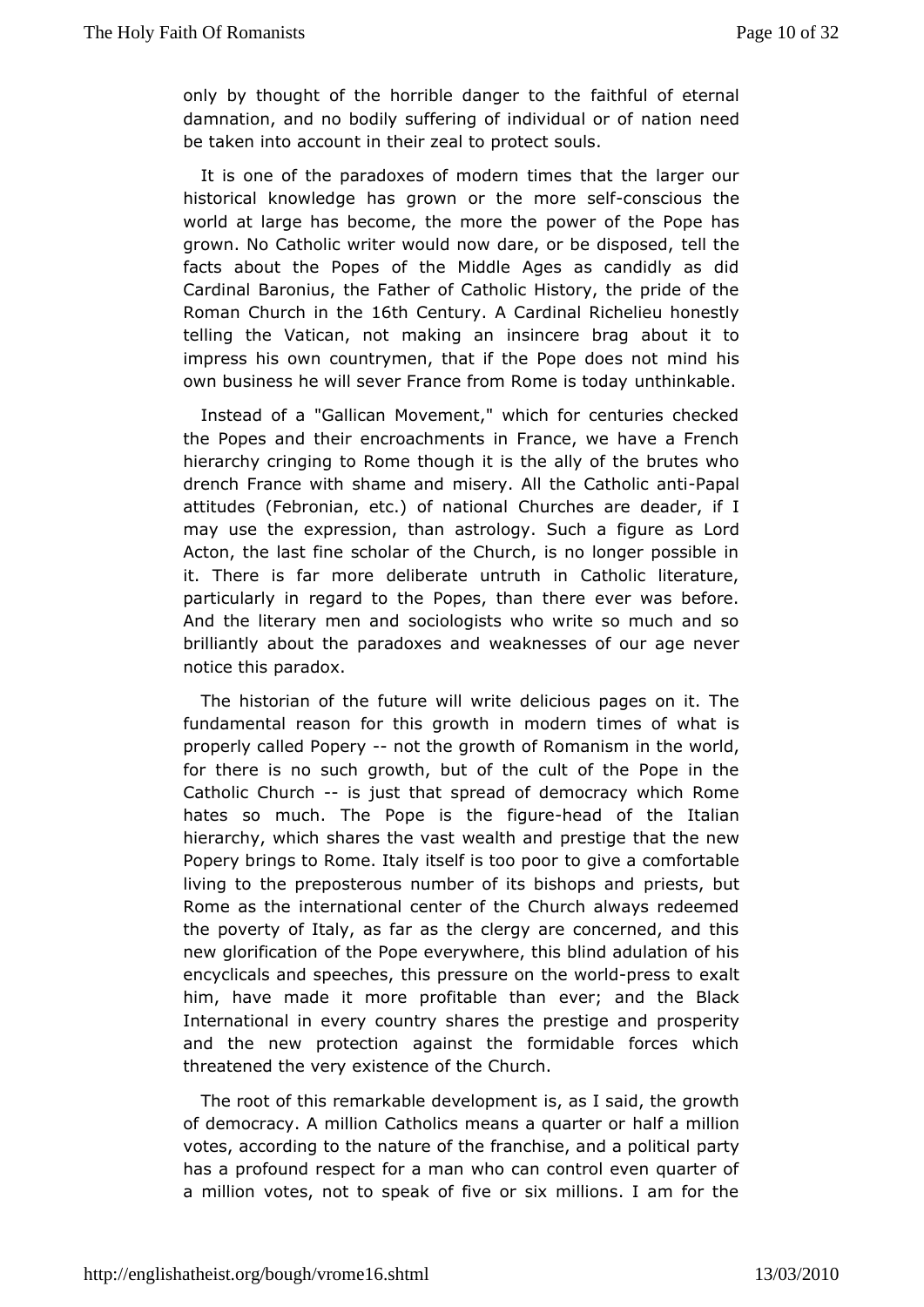moment considerinwoothde as it was before the convulsions of the last three years, though sween have the Vatican extracted profit from those. The Black enatcenr necotuion thray in needed no orders from Rome. They and the junta of Italians runthe Vatican had a common interest. It was to the profit of that statesms anould begin to consult and editors to flatter "His Holiness." Catholic kapwing well what it all--meant Catholic support for politicians pout pion beaches mouths an elegant pretext: they were supposed tupe hiave torise the narrow and poisonous prejudice against the Popes of the century and inaugurated an era of real liberalism, tolerance civicooperation.

All this reacted on the Catholic body itsmelerand led to a submission to or exaggeration of the powers of the Pope than beforeUniversal free education and the creation of a Cathc press greatly aided ether. Every encyclical that issued from Rome was hailed in Catholand papeder Catholic pressure, in other papers as a document of marv&soushawies dhoand. occasion to point out in various books, Catholic literature dilates in superlative language on encyclicals of Leo XIII tha eitheactually reactionary or at the best contained a few outw platitudesh of manitarian Liberalism which were nicely trimmed s that no Catholic capould bistake serious, exception to them. Simpleninded Catholics expected to h be Pape and to preside at the Versailles Conference and are to Pot a web ecting Roosevelt to secure that he will be invited to preside at the Conference when the present war is over. Their Church in Am published ftamet that with a prodigious expenditure of money an outpour of literatuorea and ritonverts nly abo2u5,000 of the120,000,000 mericans every ay nedart is demonstrable that it loses ten times that number every ywald. fYned you numbers of Catholic papers and books declaring that t conversion tho e whole of America to -thkie ahlied pliance to the Pope is just round nterre as prosperity was in Hoover's day.

This second quarter 2 oth toentury will be characterized by social writers of the future as ntehgeroaiglemoufsic, tabloid newspapers, and cosmetics. In such an flage entaly y enterprising body can do almost anything. And the Bla International, with an army distributed over the earth of certain more than maillion agents (priests, monks, nuns, teachers, journalists, etc.) ensteaprising body. Even in England, where Catholics are abouw eant  $f$  if the population, it had the insolence a few years ago to appduccand home authorities of the London County Council and demanion rae arleity sion of course, a falsificatiome historical manuals used in the schools of its vast area; and these manuals are already as ta a toothlessed dog. It transpired that when, with the help of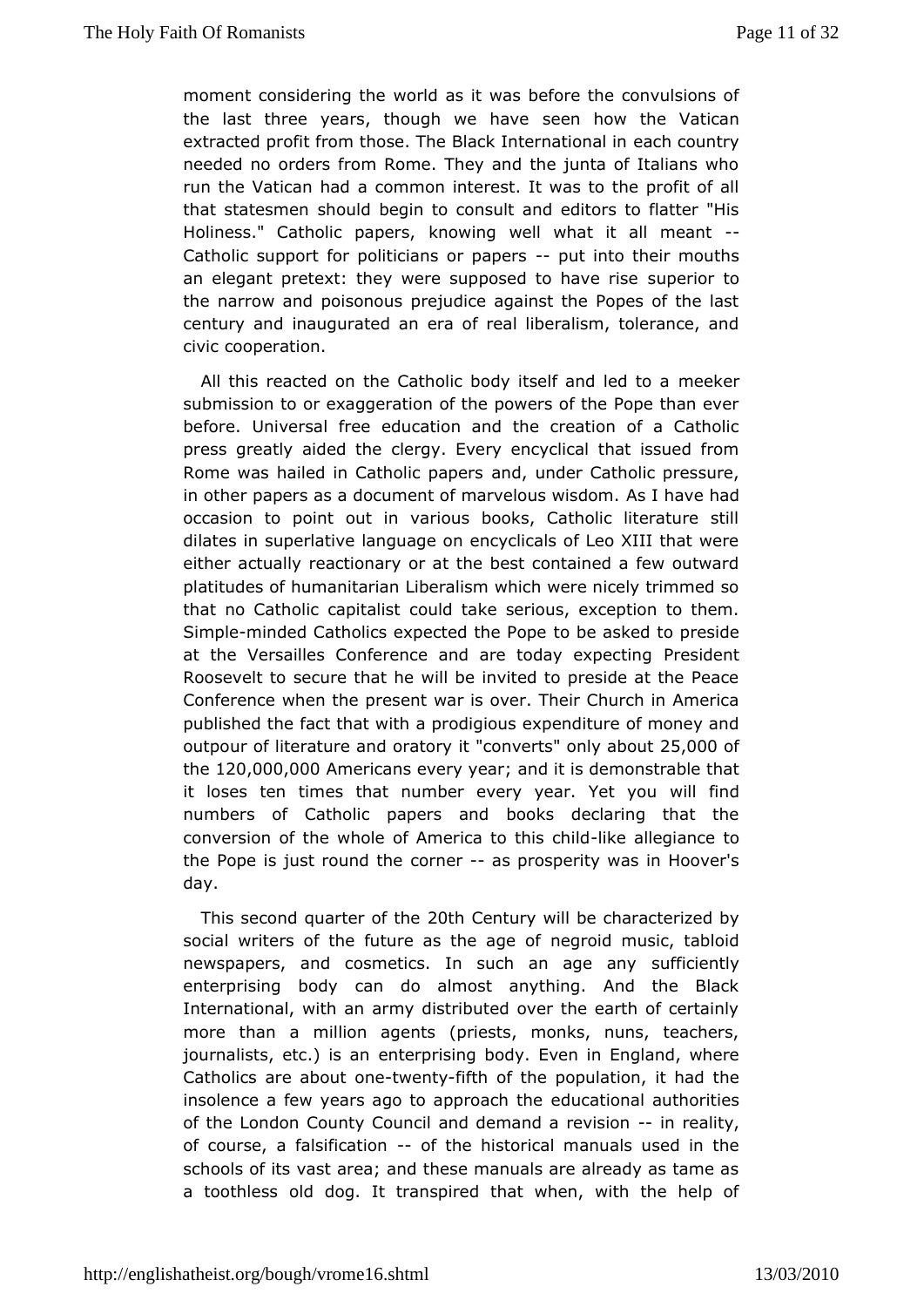benevolent Labor maibretvies, ad captured the schools of London, they hoped to capture thot hold cot ot the try. Why not, they asked? They had, they said, alrees and yed of he this in the leading cities of America. And the Pope whom they expected to glorify, knowing that they would shine in the reflection of his was onef the men responsible for the horrible evil which ca within measuradist ance of wrecking the, British Empire, reducing Britain to the statushafeapower.

# Chapter III

## THE SYSTEM OF SACREIMAGIC

This Popery of the Roman Church is enough in itself to prev from ever cooperating heartily in American life. As far as discover no boase pointed out that these theologians (Suarez, etc.) who four centurs ess kæg about the rights of the people and the Popes who, after ignoproi**hig** ictalleier thics for four hundred years and defending the divine nroightimed kings, expedient to recall it in their encyclicals never say what Ame think and say.

No one has ever been able to quote, or ever will be able quote, any endorsement by the Popes of the people's righ govern themsel wild sthat they have ever said is that the people have a right to nominmaten, theing or president, to whom God will give the authority to govern wthemes. as u chule" and "govern" are in fact, obsolete to the moderstrimothd. Within limits the majority which votes a "government" into "power" the righto cheek the activity of individuals whose acts ar prejudicial to the gened cabut it is, as in the case of crime, a matter of organized admimicst roadivoen ning.

Thus, while the essential feature of democracy, as we understand it, is freedom, the operative word in this rev Catholic polid thad is "authority." It dropped from the lips of Popes more and more frewghueemtlyhere seemed to be a prospect of Nazism conquering the dwobbldes  $P$  ettain Vichy every week. Franco, Salazar, Vargas, and the whole brood puppet dictators under clerical guidance agree that the cau the worlomalady is the decay of authority and the remedy is the restoration of authofrety.days before I wrote this the German -inspired Swiss and Swedish phrasts Histaland was going to make a sensational announcement "and that athis would be declaration that the Catholic League (Spain, France, Portugal had agreed to adhere formally to the Axis. The sensatior announcement proved a tpito bul exhibition of hoeawipnegt, but the contemptible Catholic od its alternation mumble about authority. We know what they mean by authority: abject submission to rulers in the choice of whom the people have share, or  $\texttt{ékact}$  opposite of the American Constitution.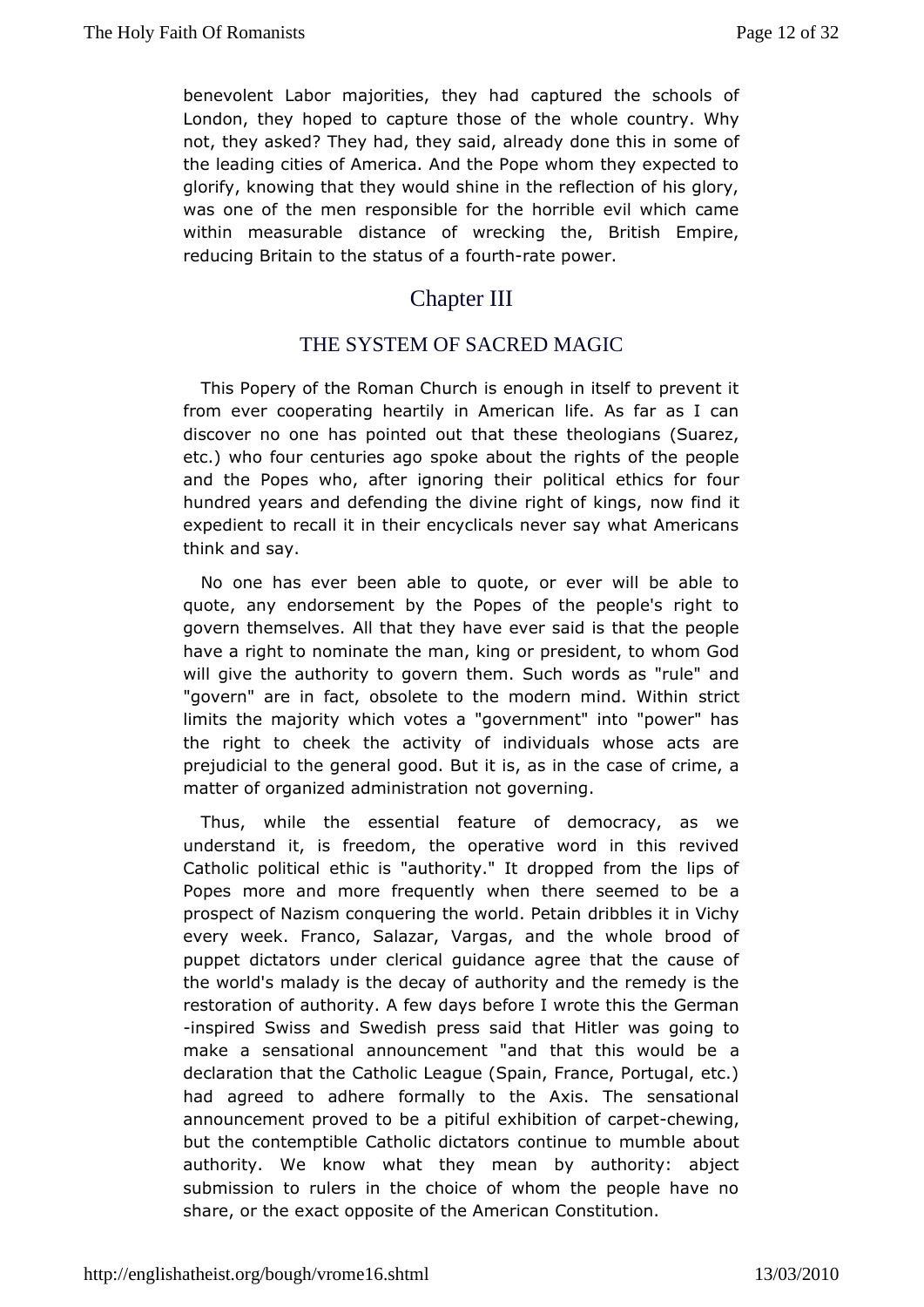This is the fundame notable of the Papal Constitution, and it is all the more repugnamiotobenthemind when we contrast the story of its actual historical develhoepmCeanthowicth theory of it. The idea that Jesus took Peter and his friends and instructed them how they and their successors duri centuries were toupualndd equip the Church is a very feeble sort of fatiarlye. That such anshioduelad be offered to the American public in what purports toub-to-ditastement most important work of reference shows only to what an exten Church has already put a blight upon American culture. I sup this newncyclopedia is in the historical school of all Ameri universities, awnodholer if any professor dare warn his pupils that, not only is the itdelaf it to absurd to be put before an adult person, not only is Jesus ndtebsec robdeeds t portion of the earliest Gospel as convinced that the mweordd awnould end within fifty years, but that the historical influence conditions which explain the evolution of the Papal power a fully known hees causes of the feudal system or the Renaissance

We will gland the asste in the next chapter. Let us first consider the next distinctive elementabliolic scheme. To the man in the street it probably seems that quile the envean the Catholic and the Protestant Church, but my readers kn differently. Practically all branches of the Christian Church e linefrom Northern - Sollang and to the Russian frontier of Poland agree entirely the the manists except that they scorn the Pope, allow married men to beciests, and differ on one insignificant detail of the doctrine Tolfetheth Terienity. the "Catholic" wing of the Church of England and the Protes Episcopal Church of America. In any case, you can simplify apparent bewildering Romanist system by dividing it into two parts. There is the doctitime authority of priests and hierarchies with all its dissonispelionuaerry ces, and there is the doctrine of "grace" which is the whole and the basis of ritual and dependence on the priests.

I am afraid meyaders are a very profane lot, and I almost despair of explaining to thems what the " means. I might make short work of the job and say thap eintn asujuast magic and the priest is the magician, but, your Catholic fr would not admit that. It is fundamental to the whole Cath system, yet thad be ploatholic writers and journalists fight shy of it as nervously adso to he the chastity of a nun. The nearest thing to it in the world of mean and it  $\bar{y}$  hiss Melanesians, who are almost at the lowest section of sbaevlaiguee litfreat a mysterious power pervades nature and is especially store certain persons and objects. Every native is on the lookou more mana, which ns more strength, bravery, defiance of evil spirits. He looks for while suital shells, stones,-- einc. nature or eats dead men who shrad hop exempt bold. It is fairly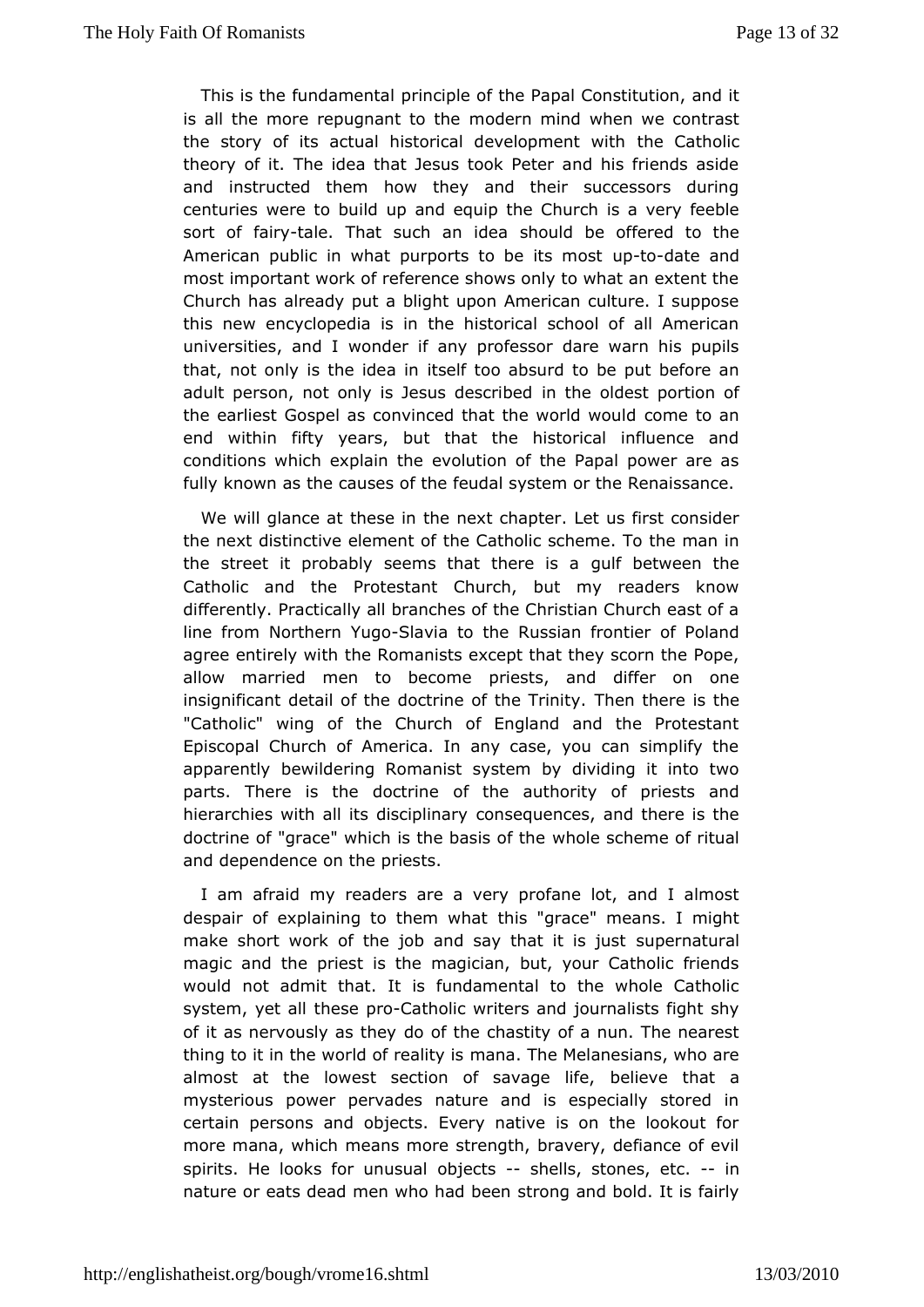equivalent to the medieval idea of maganidalitions wer, analogous in a sense to that supernatural influence or "gi whichCatholics are so keen to get.

Do not ask me to go into the psixt chology line doctrines, and especially this basic doctrine, cfantend tro ome deern psychology than theskgirds as some fat old Maoro widman be fitted on a slim blond stenographer. Catholic theology stil about man's "free will" as the basis of moral judgment. Most readers wkind bw that no modern psychologist even notices the antiquated belief wrill, rea end four manuals out of five say that there is no such thing as ewithen Butthere were, the cooperation of this "grace" with it mww studed ideus as the Trinity. However, there it is. Since the Fall owfilman the huma has been so enfeebled in the face of temptation that it need magical trengthening or grace. Is a girl going to a dance? Ha youth to sit i**o**ffaine with wicked antohnolic youths? Does a man's business affordopipibintiunities? And so on. You remember how we saw that the Catholica is the sure is dof us are so fearfully wicked that every hour he is in more dang because the penalty of yielding-fhamete final were in a Floridsawamp or a smallpox area of a Mexican town. Grace is w he needs: the  $\theta$  we hand nic with magical qualities.

The next step is that the Romans Cahuwahimited Supply on tap, and other Churches have none or a very poor a uncertain supply. You may find this exposition rather tediou on reflecty on will admit that you now begin to see why the Catholic talks about hichund queoutside which salvation is at least so risky that no ICsupamation in Chicago would take it on. This grace has to be c'omhvæny needlsb"y for some reason or other (doubtless on those secregimesntructions are in his fisherman's cottage), and the main channels are the  $S_{\perp}$ Sacraments: Baptism, Penance (Confession and Absoluti Confirmation, ethcharist, Holy Orders, Marriage, and Extreme Unction. And by what you many ay moth choose to regard as a remarkable coincidence each of these on thrand heed sansd opened by a priest. You may, of course, get griace by praying as the devil does not always give you fair warning to get o assistance. You may see a man-soprootpoon ftilvee pavement before you, sthe shining through a girl's translucent skirt, and unexpectedly bold picthue eciantema, one of McCabe's books lying about . . . Then pray for grau rest Bannich hear oadest of all channels are the confessional and a dhomath that geedess Catholics, the "real presence" of Christ, in the consecrated and the various rites (communion, the mass, etc.) based upon

These twot reads will take you through almost the entire labyrinth of the Catholic of steam eces and practices for defeating those deadly, restless, vorrtaecri**se**lsy, sappideful enemies of yours: the world, the flesh, and ntohte devil. I am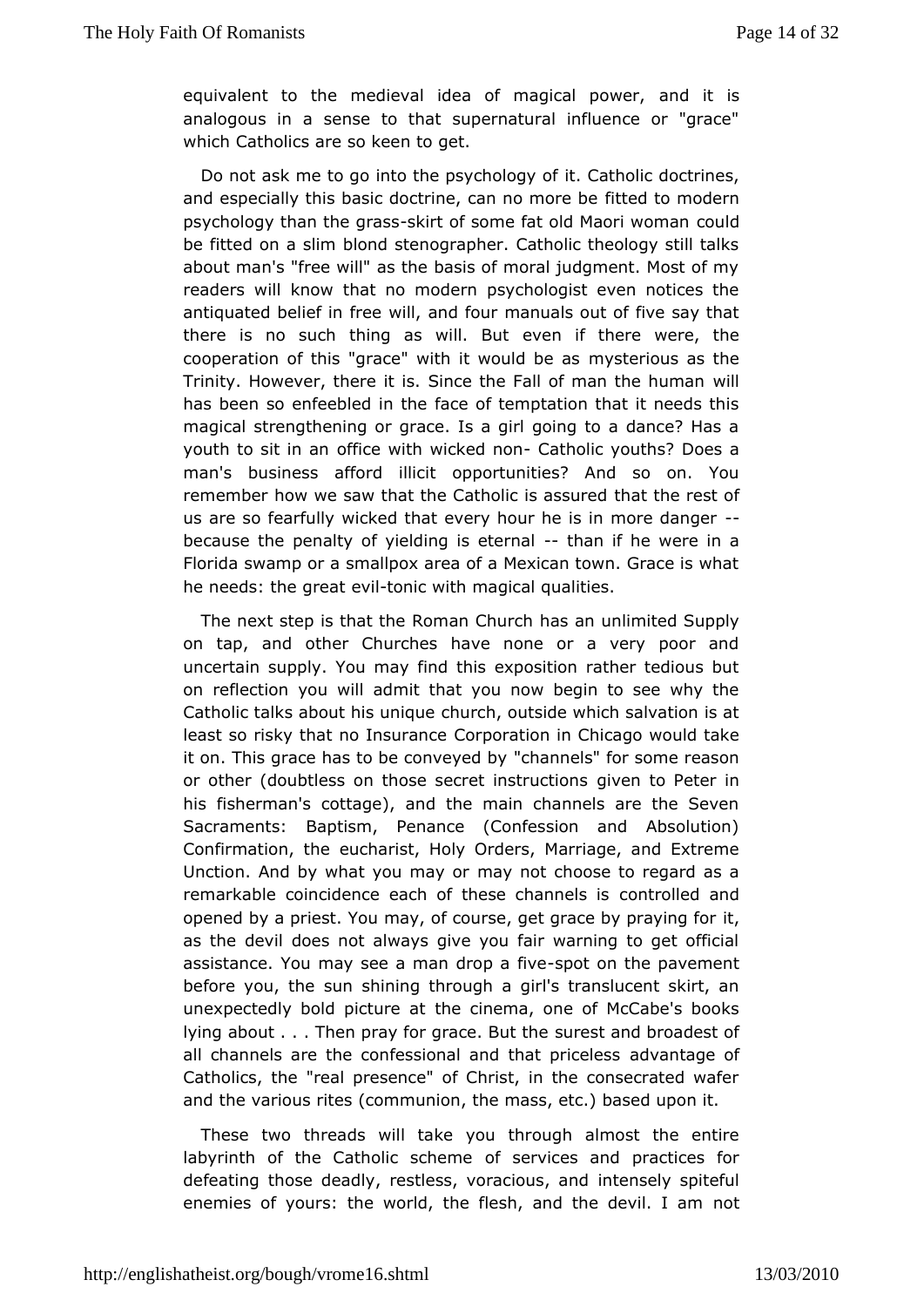going through the labyrinth with you. I have a touch of lumb just now, nd my sense of humor is under eclipse. But I must s a few words on "esacchament", for there are writers who may try to persuade you that ithe wometh symbolic arches under which the happy Catholic passes asomether cireasdle to the grave. baptism in infancy, confession at the age of  $s_{\pm}$ (when you first become liable for hell), communion at nine o confirmation thirteen or fourteen when the springtide of the hormones rises, marrhage conders when the contest becomes tougher, extreme unction imaphe last

There is nothing symbolic about baptism. It is stern Cath dogma-and if any man professes to be a Catholic, and does no admit it he ishootst for he dare not open-ly ths any so every human being inheettes rntahle punishment imposed for the sin of Adam and Eve, and baptishe as a stiling of huaid for this liability. In the early Church baptism was general administered late in life, and the idea of all children, if not I Christian body, to say nothing of the pagan millions, being sent hell for eat ternity was so revolting to the few educated pagan who took any interelse, niew religion that a compromise was effected. Eternal torture, as ilnet red aliansetd book, has two aspects: the loss of the vision of God paind." Seen sory theologians worked lomtean found amongst the intitsue entrusted to Peter in-Gabile besides hell and heaven there is Limbo Pourrgatory, a swpoir**id** with a salubrious temperature and what ver sports antertainment spirits indulge in, but no vision of God . . .

I had betkeerep off these more delicate aspects of the Cathol faith, as this pen outmsine ribaldry. It is enough that not one of us, from the-boew babe to demetenarian, will go to heaven unless he has been baptizedapbnoginsesidape the general public by saying that it is nodbocn gione Catholic that "outside the Church there is no salvation." I have shown thisis false if by salvation is meant admission to heaven, theologians are egnooudgh to allow that baptism in Protestant Churches may be valid. The wee age, so many conditions for validity that it is always doubtuture that a Roman Church is always "conditionally" baptized.

Doubtleast this sounds very silly, if not a little nauseating, most of my readbeurts, it is an essential part of the theory to which the Black Intermaptoional to justify its intrigues, its encroachments on the libentomesCatchfolics, and its endorsement of such policies as the alAixainscreowwited this the By the "spiritual interests" which, the apologist says, the C must consider above all other matters, he means something to different fiom mat a religious statesman or a puritanical essayi means when he uses exto hat saids in. He is referring to this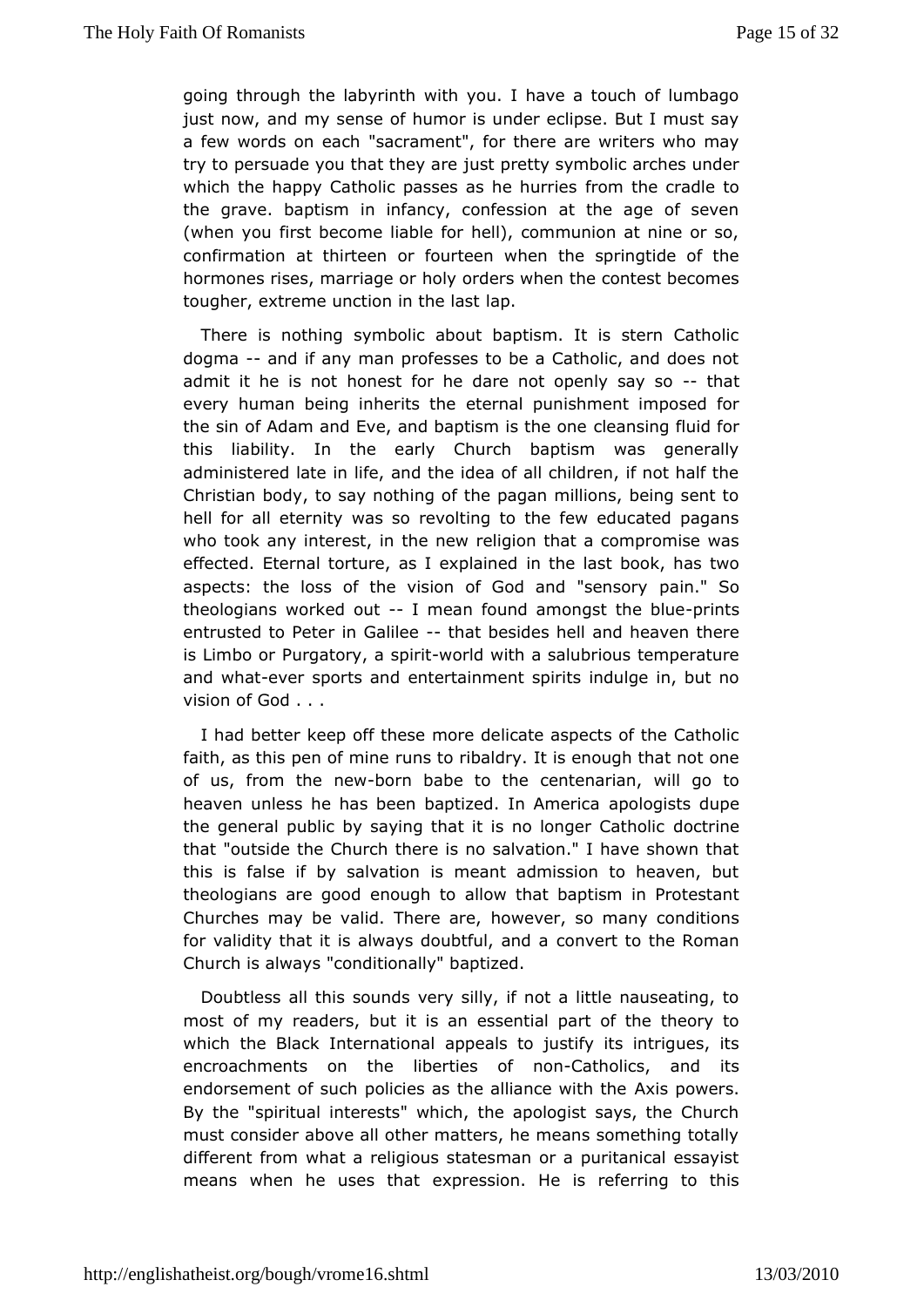monstrous doctrine of eternal punitshing mental the Roman Church to possess the only really safe imeans of dodgi

At seven the normal child is introduced to the sacrament  $P$ enanc $\overline{\Phi}$ he basis of this practice again is revolting. It is that child usuale a whese "the age of reason" at that age and may incurrent eternal damnation.and eayll treated as junion dDKs adds. The child is confronted with he mistreofserious--slins regret that I do not rememb6e7r vferaoms agwohether it contained fornication, adultery, etc., as it does in the Praye which older children-ewhischtit may have committed up to the age solven. Less serious sins (lies, quarrels, petty thef etc.) a Catholic bissum odt to confess as the penalty is not hell. I have not patience to dibut swhitt you read one of those books in which it is said that Chheur Centhroatic from its long experience, a marvelous understanding of waint by mpathy human nature, think of these boys and girls of seven to ten taught borood over their sins and hell and the devil.

So begins the olnic pomedy of the confessional. From the age of seven to death the Catholic mounsfite spoion at least once a year, and the societies and confratmensitties twhemeh are bullied into joining make the obligation monthly. It is r surprising that the Church does not make it weekly. It must ha a priest's selings to think of his men and women, youths and maids, boys and girltsheovaegre of seven, frivoling about the parish or the city for three wuered the some ntence of so savage a punishment that the practices Poollahmed Mandis in Russia or of the Japs in China are pleasantries in compariso necessary again to remind you that this is indispensable Ca belief which no gloss whatever in permitted?

The moral aspect I have comsade eadlier book. To talk about the rare cases in which a womcharacts ervenes to the priest for "spiritual advice" is like sayifrigethat war is moral tonic because a few are braced or purified by th sufferings.ulsekeep to plain English. The crowd you will see o any Saturday nightCanthalic Church awaiting their turn to confess is enough to make you mobe obseprani rinot felligence in the mass.

There are social moralists who os read the acsowds at baseball games or in cinemas. They would do better to concerned about the intellectual level betrayed in these sce Catholic churches. Remember that I was oncocen fae sfsead her They just reelmethanically a list of lies, quarrels, thefts, drinking, etc. and ine alm p sctase a few points about sex; for the Church tells them that noetvernyeralcyt of touch or exhibition but every thought or word about stehxe comes under damnation clause. And for every woman or girl who since wants guidathce e are fifty who just love the intimate talk about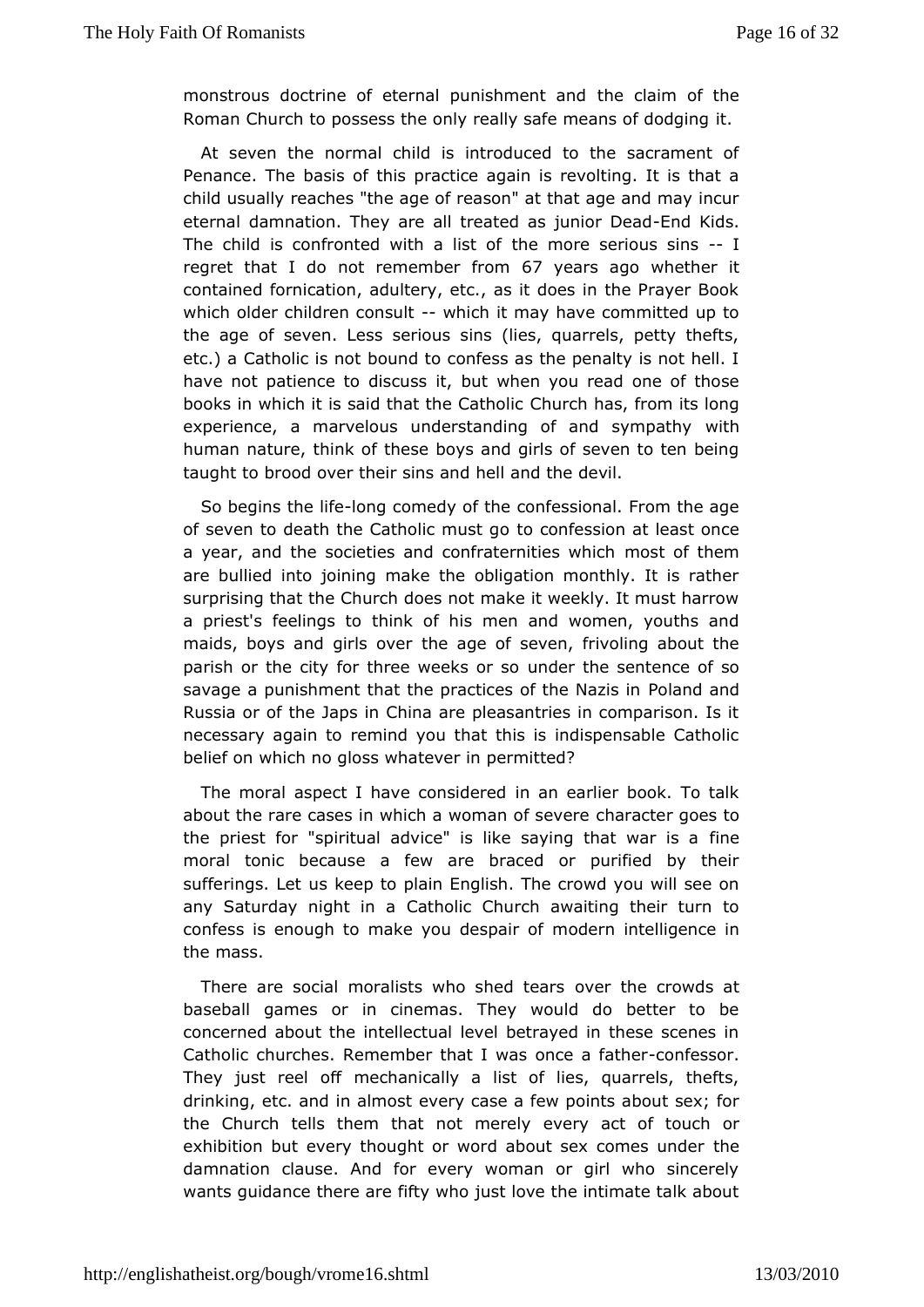sex that is permittet the with the st in the confessional; and, to crown the infamy, there is not tansparently ponized set doctrine in the whole of religion than bhis pespectrume ent That it promotes morals and reduces crime is bunk. The one of ofit is to consolidate the power of the priest over the laity.

I pass ovtehre sacrament of confirmation, which is as idle  $i$ ceremony as taking the bath ou are elected to Congress, and the next sacrament, the Eucheenfisctloriveand pride of the Church, is intellectually quite the oriother dotellent "Eating the Goth at is to say, eating food in which the God is believed to be present so that some mysterious power or infle  $(grace)$  passes the eatenis so natural a stage in the development of ritual relighen Sphantish missionaries who came out to convert the Aztecs found thhaat ctehree ymbad in a form that was weirdly like their own. It was common in G -- in the cult of Ceres (the spirit of the corn) and Bacchus spirit of  $\psi$ hee)-and was found in the Persian and Mithralc, and Manichaean relid houns a sacred supper of bread and wine was very well known in all thoosfethcoetines diterranean coast in which Christianity arose. In the g Ceharti srtiivaanlist youturing the first three centuries of its life, MMathricanies amniamd the similarity to the Christian practice was  $F<sub>s</sub>$  at that one of the Church was inspired with the theory that the devil had tospoil the Church's game by anticipating it, and Augustine to discredit Mheichaean sacrament by assuring his followers that the Manichaean priesheim ade for from a fluid and in a manner even the vaguest descriptiwonubd, which ave it here, secure a year's rest in a Pehiatled retimanadory lifus; and Augustine was Maan exhaean!

Whether thing compresentice of "communion" had anything to do with the appearance of stubpepe tast ory of the Gospels we cannot consider here, nor can we limoger the trace "eucharist" grew out of this. But the fully developed dogma starkly incredible that, although there is no obscurity what about ths eatement of it I have often described it, I wonder if any nonCatholic readdelry realizes what the Catholic believes and would be expelled from the fChheurd child not quite literally believe.

The "bread" used in the sixe rannsembst people know, a thin round wafer or cracker made from anteriouthean wdine, as a rule, a light Rhenish wine mixed with wates. And the dog that when, in the mass, the priest breathes over these the  $La<sup>o</sup>$ "This imay body" (Hoc est corpus meum, which the wicked Reformers shorten Head the pocus) and "This is my blood," they are in the most literados westeed into the living personality (body, mind, and divinity)  $6$ fhri $\frac{1}{2}$ etsusTheologians take advantage of a fanciful distinction, whaidden-Atriisstoolfe course, quite meaningless in modernbestwieen the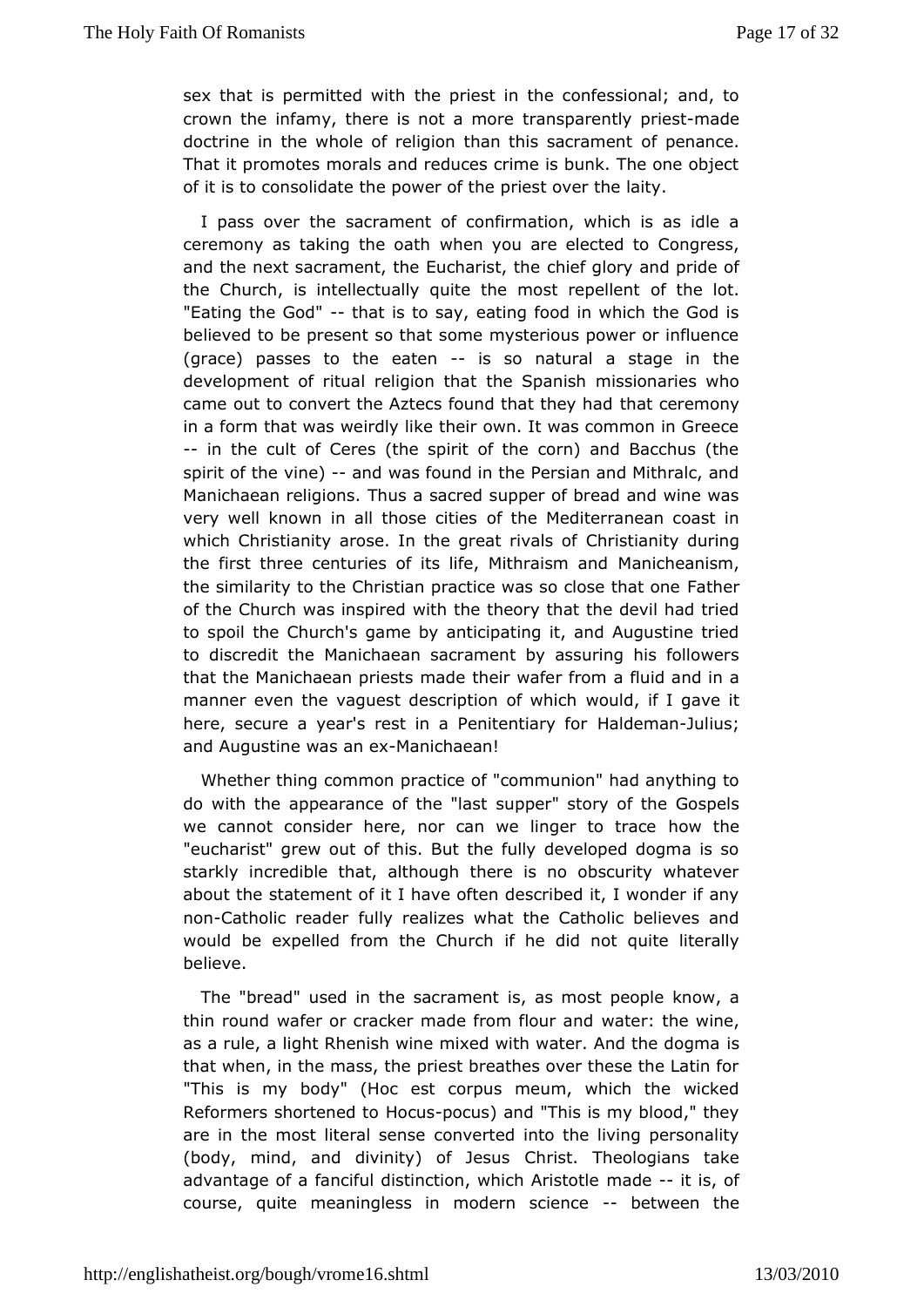"substance" of a thing and its "accidents." In the case of a w a glass wine these "accidents" are the color, shape, weigh taste, etc. The Cadtohoponhiac is that in every Catholic chapel every morning there is the pomordaiquique usat the priest's words, of the living personality of Chpilsatceta beinghethe substance (by transubstantiation) of the bread and wine whil "accidents" (or qualities, if you like) of the bread and wine re

Ofcourse, you say, educated Catholics do not believe this (supply your ewpletive). If any educated Catholic does not literally believe it he schay es on orthogot in private conversation with some other person who hto himests tid profess to be a Catholic and to deny a dogma on whichinsheet s Chaurch sternly as it insists on the existence of God. Every proposal it a figurative or symbolical interpretation has been condemn heresy, maortal sin to hold even in your own mind, a sure ticket Gehenna. But youn bay et heard the half of it.

As the "accidents" of the wafer acmach the edwivided into crumbs or drops, the theologian has to sabotchy ato the living Christ is in each crumb or drop: the entire physical body, heartbeating, lungs working, blood ff bonwing ir to- toe nails. Ask Catholic if you still believe that I am pulling your I Count HoensbroechGethmean -desuit, tells us from his personal experience of a womanewholoinafotethe sacrament (consecrated wafer) in communion reflecteCdhthsatt'sshe had organs in her mouth, and she spat it into her handkerchief brought to him. I advise you to get that point clearly.

It is heresy amotral sin in Catholic theology to say even in your own mind, as Protestantesgaad to their Lord's Supper, that there is just a special pirrefst ence oof God in the consecrated elements. The doctrine of the fRwelailc Presence Catholic (domestic) literature talks so much, means that Ch physical living -body remember that it "ascended" alive into heaven-ispresent in every crumb of the conseciated wafer one is badly made cannot ba falls off Christ- as n dinewery drop of the consewiated

By this time some of my readers will be saying: Oh, quit it passon to something that we can at least read. But if you wan understand Chaetholic's pride in his unique faith and especial his belief that criuentity we, and mendacity are justified in the work of bringing the wobled a tuo ifsuol and salutary a faith, you had better hear the whole of it.

Therare, I take-it won't stop to work-ique unter of a million altars whath this miracle occurs every morning, with Christ in each crumb. Butthbelsaindepes rwafer which the priest swallows often with much effort, assure a you that those "accidents" of the bread remain pretty thonogent-ime a dry occasionally "consecrates" hundreds of smaller wafers i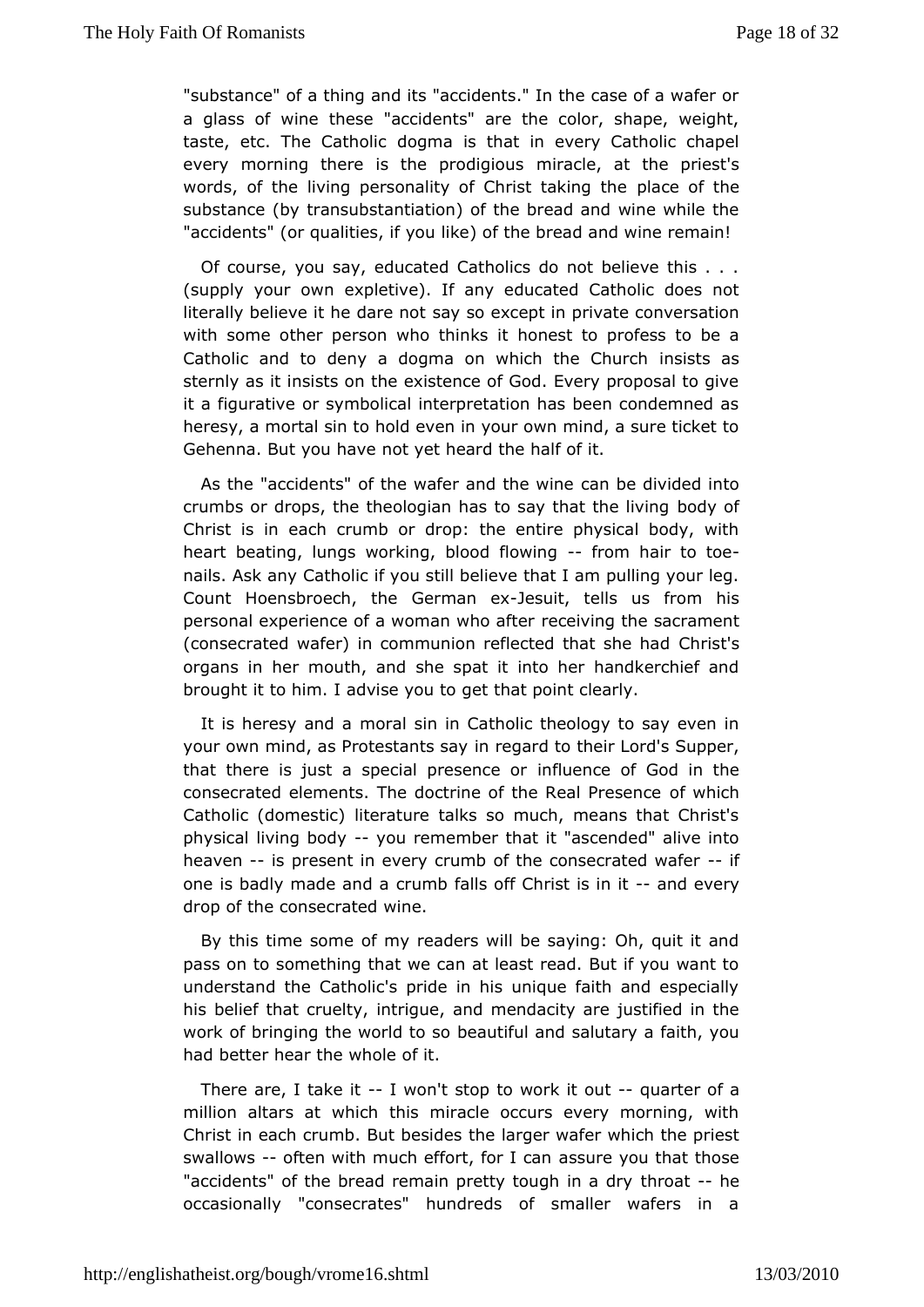separat essel for the laity to receive in what is calle communion. These are sttoated iighly decorated safe which you will find in the center of evælrtyarCaTthatids why a lamp burns before it and the Catholic benedete his aknee on or raises his hat on passing a church. If a bedridden invalid to communicate in his home, the priest takes a wafer in a si box in his weestket. In Catholic countries, where there are no ribald scoffers a proveærs resion Gatholic wayfarers, who fall on their knees, and even in Amperiecsat twheears ahindadien "stole" on such occasions so tphaantisthieonfiernsthe meets will not stop him to tell the latest funny hsimoray coirgao feetre. Did it ever occur to you that many a time whhen tyou met a clad priest round Fourth Avenue he had Jesus Christ in his pocket?

If you like large sums in arithmetic you may care to estima round numbers in how many crumbs of how many wafers (all say, a hundweaders to each church) in how many churches throughout the world Jesus pahistally present without leaving heaven: I haven't time. You may wwhat der also happens when a burglar opens the safe (tabernacle) for the cups ansdcatters the consecrated wafers (... hosts") on the street, or a bomb buurinetis itthe "accidents" -puatrilefy theologians admit that they dwill on. All that is carefully worked out in the ology and was doubtle shee intertuaned in prints entrusted to Peter. It is disputed whether Christ ren whenthese wicked Satanists, who are as real to Catholics vampires are to a Beat sant, steal a "host" for very naughty purposes. It is generally heddetshaanhee there are lots of edifying stories in circulation in the how with a booaud spurted from the host when the wicked Freemason or Sata stucka dagger in it. A church in America can hardly prosecut man for steaCihng st, but theft is not necessary. Every apostat priest, even Joseph Mrectailnes, the power to work this transubstantiation. I must say that hmao eS as tween is so that a red me a dime for my services.

I could fill a booikn tweirtehis ting features of this dogma and of the practices which it inspoints, chountine myself to one more. This belief is the care of the Cjautshtoalisc iSfulns dtahye central and most tremendous and precious dogma of the wh system. In the "mass" on the Sunday morning the priest consecrates the "almodst" and the pain of hell every Catholic who is not seriously ill (tiredaescs corr two thache won't do) must be present at least at one of the "(wowthrout see aging). The priest does his best for the people, addarbebsisnegs hains d prayers nLatin the Almight 2y0 @tto300 words a minsude as to get through minuteer there will be much grumbling The "higm ass is the same ceremony with singing, commonly  $\alpha$ choir of noantholp cofessionals who happily, do not understand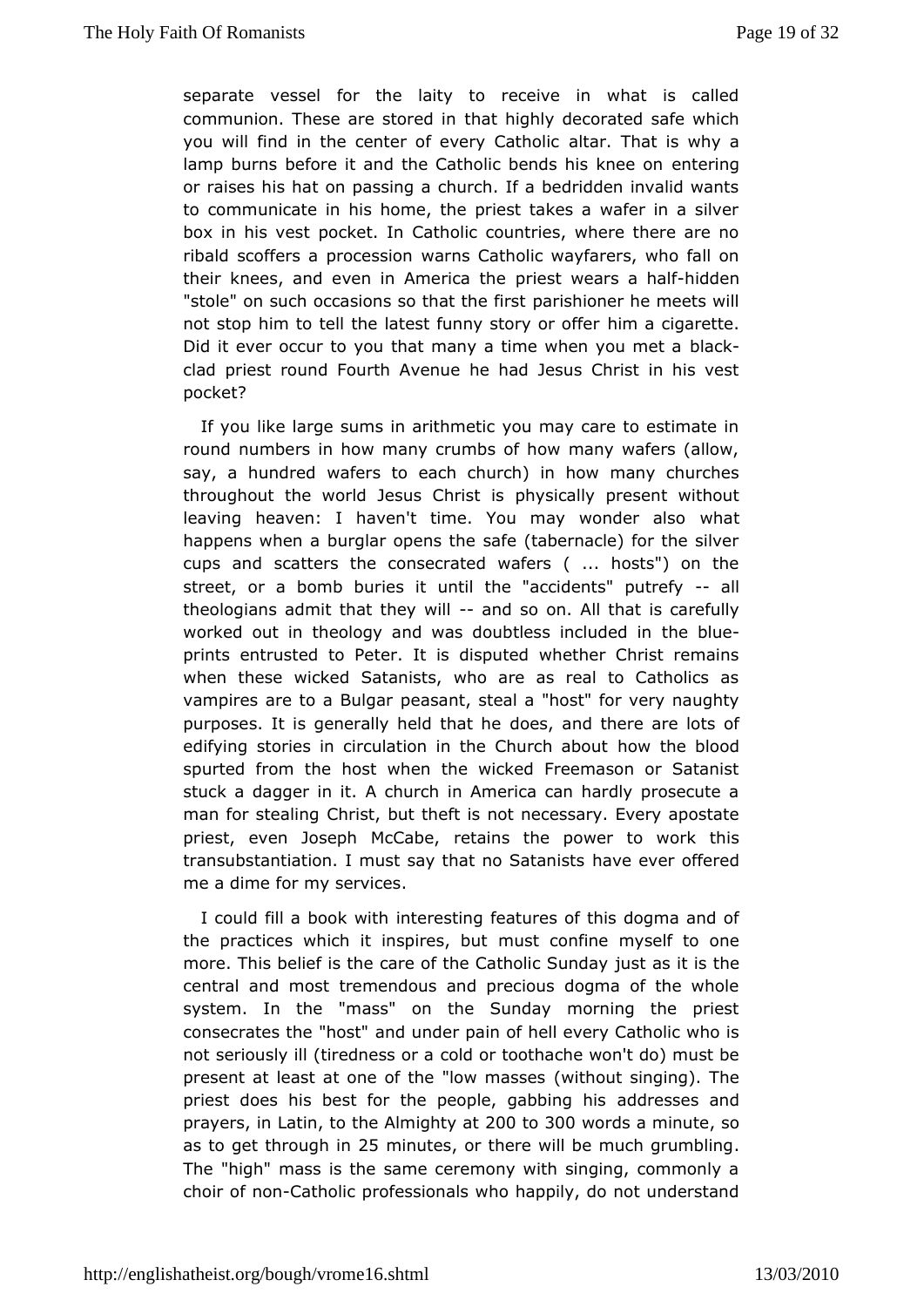in the least what is going the best music (Beethoven, Mozart, Cherabini, etc.) has been written and uy skeptics apostates, as I will tell in a later book. The evening serv optionad Catholics, but again the chief part of it is based up this dogma.consecrated wafer in a jilsilared glass receptacle, is exhibited balanides bfacandles and flowers for the adoration 'Of the people. This the bocetur crheariosft, in other words, is the chief source of the-phieealtopeestige can create and handle "the Blessed -Sandambet" possession ounsque and priceless a thing puts the Catholic faith incomparably higher than er religion.

After this I need not waste time sacramenth sand all the devices piously supplied by the Church for a sm consideration, for defeating this desperate conspiracy of the (you ande), the flesh, the devil against the souls of Catholi Matrimony ipseauliar sacrament, not on the ground that you think I mean but becathes, logical principles, the parties administer it to themselves by Buntaryow in may be sure the priest is not out of it. As I have show moonklan idearstier part of Rome's sheer defiance of civil lawivin iany iomodern that it declares the marriage invalid if the praest is not prese valid if he is although the ceremony is (contrary to civil law secret. The real reason why in this case the priest is not said to the ministethef sacrament is, because any Catholic can find of that until 12th Centuay Catholic did not need to be married by a priest.

"Holy Orders" is htamenel by which a very special "grace" the power of transubstantiate bobesandute sins, and to sustain a vow of chastity so heroically is scpniess ted o Extreme Unction, or the Last Anointing, is a pdreevelopment of  $i$ Christian medical practice of rubbing with oil, men who were ill. It ecame a symbolical ceremony of touching with oil the parts of the body wwith hch a man or woman had sinned. It was, however, apparently providoerd gim ath bout ents that when our wicked age supervened the anoihotims" on ight ebe omitted. In the delicate and virtuous Middlleft Aegde apthey just the dying person's smock and dit is not clear in the ritual books what exactly the priest anointed. Holy Water is no sacrament bwteis valuable. It is water from which a priest has with a pinch of-slawtas never clear whether or not this was meant for the devil- $\sin t$  and  $\sin t$  incantations driven out the devil, and he so dreads it eveth af teath to hair makes lavish use of it in church; where, Catholic practwomenuagests Still wear their hats to keep the devil from entering by their evil spirits are strangely numerous. Then there are the numerous object&medals, etc.) blessed by the priest, the bishop, or t Pope to be wornthe extkin. These are the cheapest of all means of fighting the world, the ndfletse, devil and getting, one's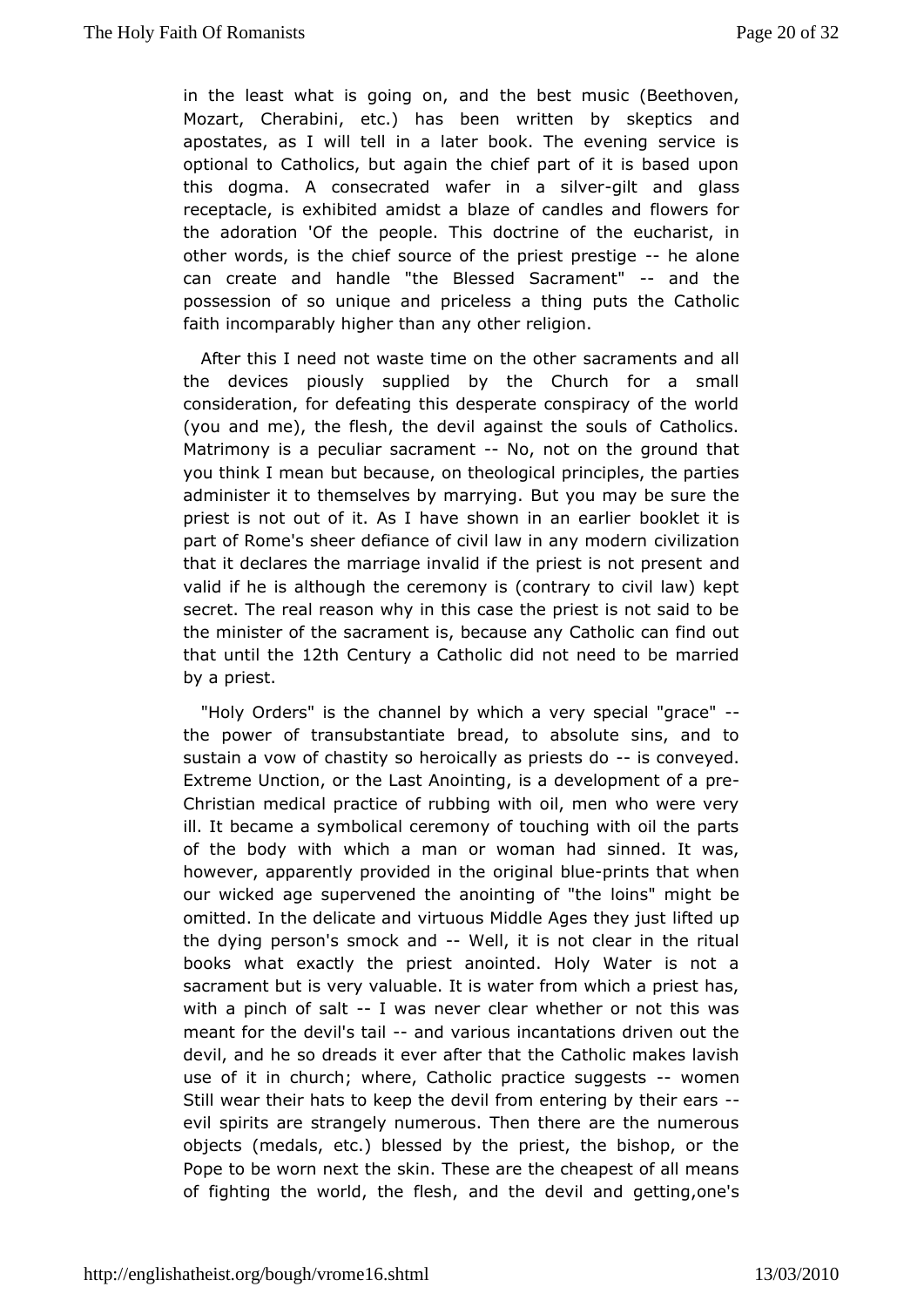"time" in purgatory reduced. But theefslection musile on the main features of the Catholic system must suffice.

# Chapter IV

#### HOW THE DOCTRINES WERE FABRICATED

That verpersuasive and very popular and magnificently audacious 'American apolFouglitsotn DSs heen published a work entitled Old Errors and New 3 habelissas boring and as far from reality as Hilaire Belloc on the samentheme (Arrival New Arrivals).

The burden of the first chapter is- $aa$  commplizaint, mind you-that nobody ever attacks his Church today. It has "neverbefore in the whole history of Christianity been s intellectually impovefoirshweatht of good sound intellectual opposition. 7). Phew! will not attermpreply that I have  $m$  vself written alb $0$ o $0$ ubtooks and boo $0$ bleest $\bar{s}$ des tohreesent series) on the Roman Church and never seen a word of re because, course, I am not at all on the same intellectual level Fulton Sheen. He awto unide tell you that. So would I. What he means is, he says, that the wap os bog as foeman worthy of his steel"like Hitler looking round Euttoopem eonr until he stupidly attacked Russia. The Church, he chaily osneshes her to think hard and think clean," and a really powerful oppos helpsthis. But the intellectuals of America are afraid to ven upon criticisms of nod.

That is the sort of stuff that Catholics read. It does not oc them that they are forbidden to read critics anyway, or that explain the ellectual impoverishment" of their literature in h fashion is much juke oa baseball team saying that it is kept down because the Giants widn't here  $e e$  verend sophist also sublimely ignores the fact that his AmCerruicrahhens a tremendous organization for preventing the publication circulation of any criticism of itself and trying to bring eco ruin upoamy professor or professional writer who dare attempt

But we migohterlook all that. What will at once occur to the reader, after the precheapitreg, is the question: How in heck does a Catholic expect modern pshcill ensiting the rs, or historian's to sit down and write serious criticisms of bewildering tissue of puerilities and dupery? Even the mo astrologerpalmist puts up a better show. If Dr. Sheen literal Believes that stuff, centraliely professes to do, he might as well expect Mencken to critiched zests esection of the Sunday Supplement, or a Carnegie Foundatibenant be issue a aise on the longevity of the patriarchs. To trattellær townal the impoverishment of his Church is superfluous, but for a man accepts all this medieval trash to turn round on our age with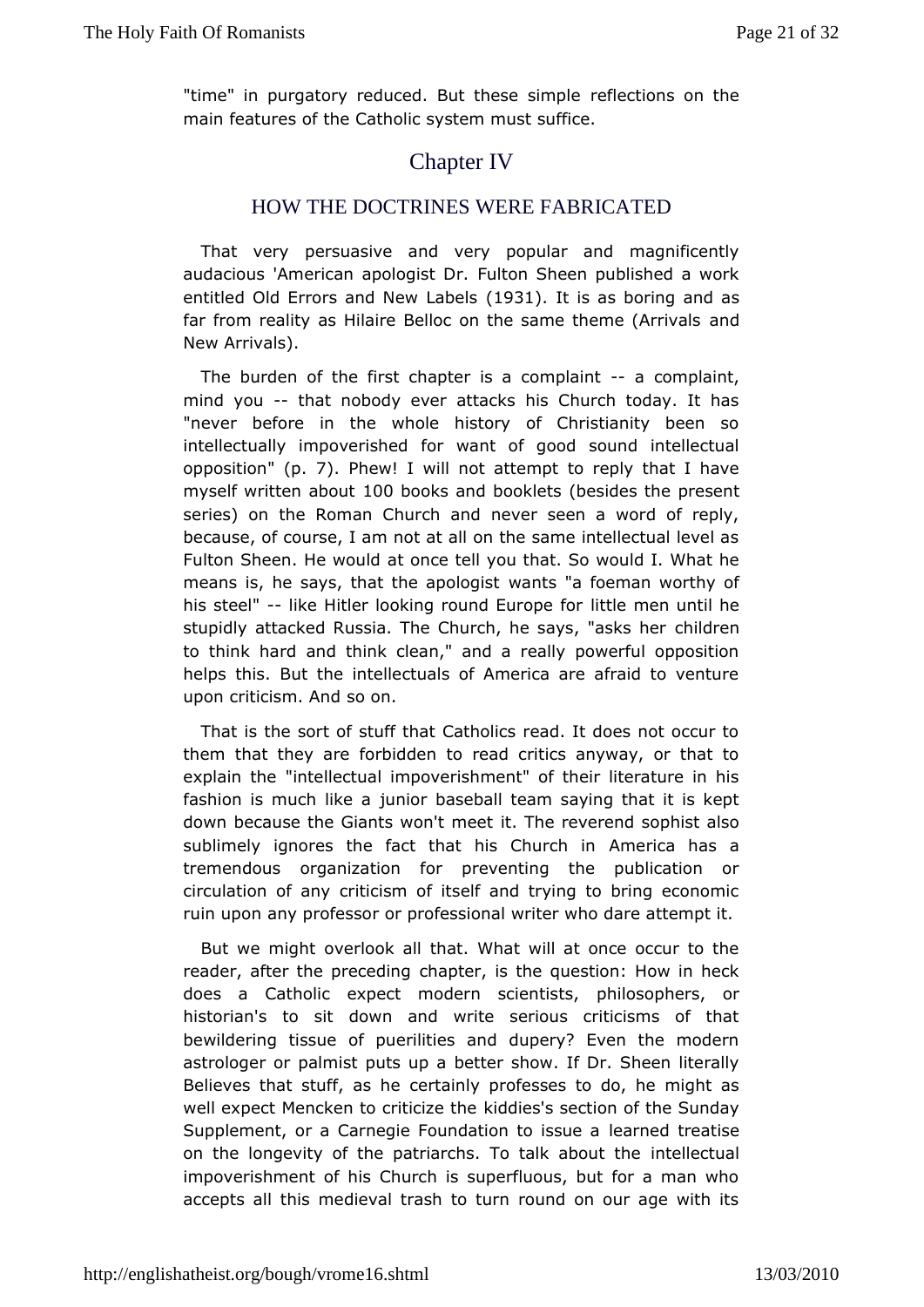$m$  onumental intellectual and practical achievements and tell  $u$ that we are "Spinelesal raind of truth" is too funny to be a good joke.

I have written lemigsthy chapter on what the Fulton Sheens and Ryins and J.J. Walshes **bedævs**endttis stuff that is worthy of the reader's consideration boutghed out become exactly what Popes and apologists mean when they say that t "higher interests" of men which they have to consult justify in ignorith gose "lower interests" (peace., prosperity, freedor etc.) which we motche noksparamount. Now you know just what they mean. But the cream of bads jokey is that these doctrines and practices which they are gpomgmoreasten millions of men at the cost of appalling war and suffering quitetransparently and, in the world of scholarship, notorious fabricated by Black International itself.

I have shown this in chapter II as fires dad stitheetive leading Catholic doctrine, the power and peccfulier inspiration Pope. In the first reliable Roman document, which was writte theRoman Christians themselves i9n6, the the ivelairshops is not mentionedisHiest one of the bunch. A hundred years later his successor claims wwtthocidmmunities in Asia Minor, and the bishops "bitterly reproached the Vietcopre" for his insolence, the first ecclesiastical hEsutoeibain, Bishlospus (v. 24) and the African Fathers joined incastighed and ily him. In short, as I said, though the claim of authority began treasured in Rome itselD. after- the bluperint given to Peter on thosint seems to have been lost for a century and  $a$ half, and all copies carse the ere los Ropes ventured to assert it only five or six timecsenithurifoosurand were mercilessly snubbed every time.

,p>Their opportunitycame in the5th Century when the Goths and Vandals wrecked the Empire and left to bishop of any strength to oppose Rome, and Europe sank to an abysmalignorance. The Greek Churches, though on Catholic theory they had the same instructions or tradition as Rome, continued to tell the Pope what he coult that is claims, and even in the Darkest Europe of the Dark Age it too Rappes eight further centuries- culminating in the monstrous claims of Innocient 11981216 -- to build up that power which, the world is solemnly informing the 20th Century-- it would have laughed even in theth -- Christprescribed to the apostles. And this power was, Catholic historians admit, ilarge part based upon a mass of forgeries, the False Decretals, that are still asic documents of the Canon Law.

Reflect again on the fact, whicth alt pthoeveCdatholics of our time are more subservient to the Popeewhean Catholics were befole **Popes** had to wall 8700 to liget themselves declared fallible, as they had always claimed to be, and they a deuce of a time et tiim g the bishops to declare it. A Republican or Democratic Convention informating a candidate for the presidency has nothing on the Vatica 870 Cuanthollican schools had exposed 15th tho tury the lies on which the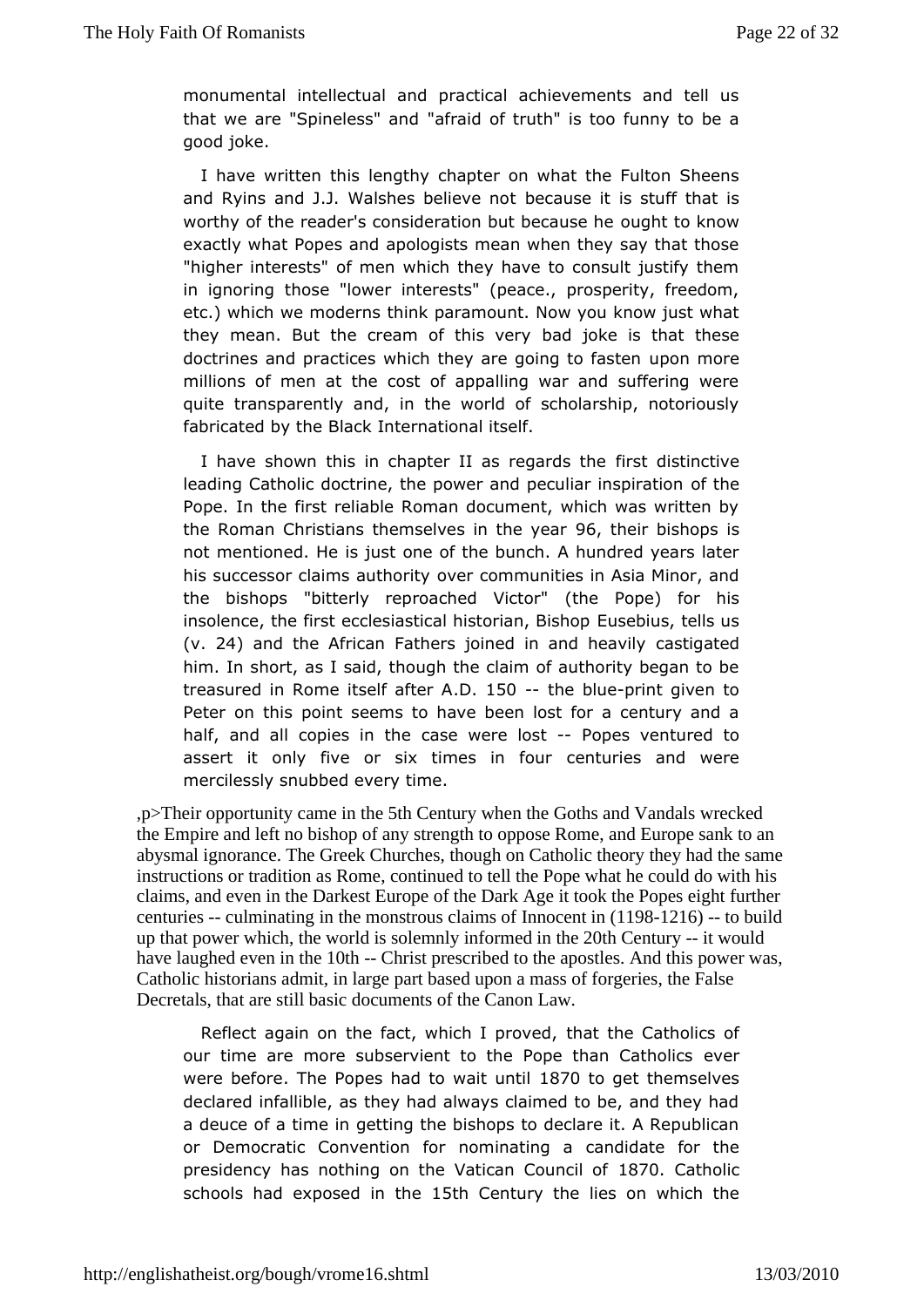claims of jurisdiction and the temporal power of the Popes based. Catholiance loudly defied the Pope even in the time o Louis XIV. Now AmericBinitianhd bishops laud his serene wisdom and divine majesty even whike the isonthewing with the bitter enemies of their countries and  $\nabla \Phi$  to ivilization. want further proof of the common interest of the Black International oant the fact that that interest is economic?

Not less demonstrable fails ritched ion of those dogmas and practices which, the apologists  $\mathbb{G}$  hand  $\mathbb{G}$  is  $\mathbb{G}$  and the the apostles. (Incidentally, what an encyclid piediatethese fishermen must have compiled?) The "eucharist," of course ancient enough. As I explained, a sacred supper of bread and w in which a god swems tow incorporated was one of the chief features of the leading rething  $\delta$  of  $\epsilon$  and world, as the Fathers admit. The pagans taunted the bow wid we daving But what exactly it meant to Christians in the first and se centuries we do not know, and how it became "the mass" (borrowing the vefin worth the Mithraists, according to many in the 3rd Century and how the doctoine transubstantiation was slowly elaborated we cannot consider It was thtaotwering genius Thomas Aquinas who fully worked ou the theory of "abceidents" (color, shape, weight, smell, liabilit to putrefy or intoxeitcat)e, of the bread and wine remaining when the "Substainscapp" peared.

The sacraments of penance (confession) and matrimony, wl are the richest sources of the power of the priests over the are, on tothe chand, quite obvious and late bits of priestcraft practice voofluntarily confessing sins was, as I have previous said, inherited fropmeChheristian world, but it was not until after the yeano that the RomCahrurch, under a Pope of disreputable character (Callistus), discopvoewred that the bind and loose, which Christ was supposed to have given to apostl $\notin \mathbb{N}$  att XV119), meant that the bishop could absolve from grave sing that weenfeessed to him, and other Churches pronounced this a scam dsainot espretation of the Scriptures in the interest of the Remogayn

Again the apostolipcribolituse seem to have been lost. In the Darn Age, naturally the clergy made headway with their amb to enslave lahiey-even Havelock Ellis and Bloch do not seem to have read the lists sofhat survive from that app-alling age but it still took centuriebligatoeny confession extended to the clergy, monks, and nuns. TeThe indective fractory until the most powerful and most arrogant  $\phi$  m ntchoce rPto  $\phi$ IIds, imposed the obligation of annual confession upon the entire C  $(1215.$  It was of cours the ose marvelously modern esnc, hool Aquinas and cbinstemporaries, who worked out the theory of it, and instead of it provimoprahediscipline which some historians, eager to oblige the Churcho nioned proftehses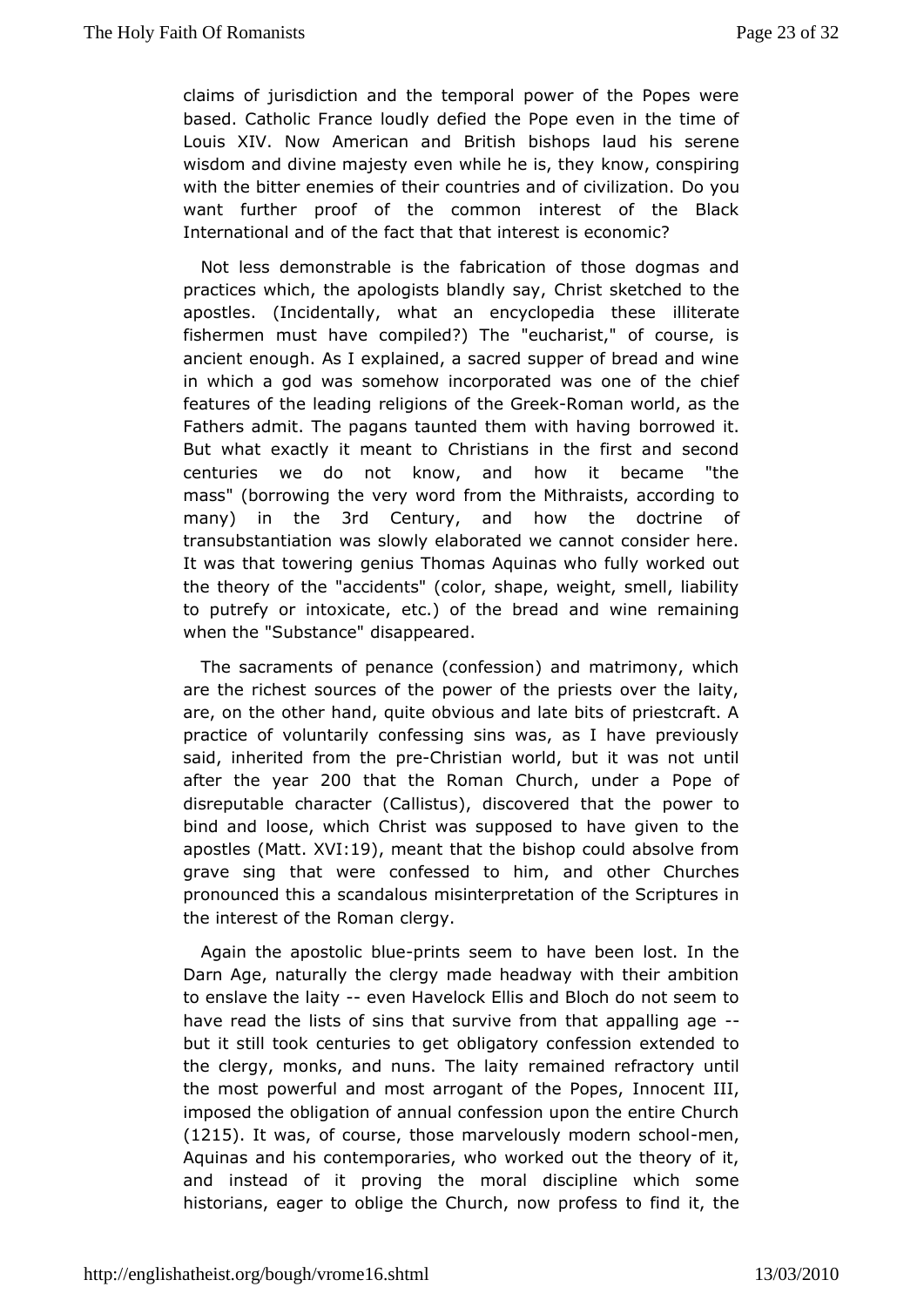law was followed by quite the most immoral and vicious period the history of  $E(Mr200001550)$ . After this long and picturesque history the uncil of Trent declared it a "sacrament."

Holy Orders (or ordinaation analgical ceremony of which the clergy very gradually increased the and colonemn blioty in order to mark off their sacred caste fromenthheen daity and their own prestige. From the Pauline Epistles and the ear Christian bouments we qather that each "Church," which mean "assembly," was adevment portatic community of a few dozen or score, vague "followers of Commist.disthetion recognized amongst them in the last decaste Coenthuaccording to the Letter of the Romans to the Corinthians is that they have presidents (bishops) and helpers (deacons),. As these th usually go, the whably had annual elections at which Brother and Sister-a Solso contrived qot on the committee and Brother or Fathearn  $d\mathbf{S}\mathbf{o}$ , probably the old wfith  $d$  both  $e$ longest beard and the longest purse, became chairman overseer.

A century later, when a squabble for the leadership of the R community led to one, and much the better, of the rivals writ book which swell have, we find that the original weekly or monthly supper is now æveen treachd round it is gathered a group of clergy who are definitely highte of the assiea in the squabble an astutselave got the bishopric, and this unscrupulous adventurer made a considerable advance in mar off the clefmoym the laity and opened a modesatrocomapel over a deserted a poud ording to one contemporary inversion which doubtless the strict indeviding the sanctuary was drawn. All this was already done in the en Mietsh, raoince of which was a stone's throw from the Christian cRoom wentsiolew endo not need to think of hidden Protocols.

We cannot folloon the slow growth of this arrangement and of the elaborate conseceration onlies, to impress the laity, which became the Sacrament of Howlyil O addersonly one detail Although the Popes 5th the mentury fyinding Europe ruins and sinking into profound ignorance, were now able to  $i$ (with the elp of the imperial--ptohlisce is a literal truth) the sovereignty theylo had claimed, they were very small cheese compared with the Popes  $\phi$  ate. In the none died the people helped themselves to his bivtearblewines, analyouthing else worth looting and then joined the clergy in a new election many such occasions the records tell, the church in which electiom eetingweere held swam with blood. At the election of "St." Damasus, the darlinwg metheoters, the "butcher's  $bi''$ lwas nea $2000$ 

However, the pecopoltenued to have the chief vote, since the election was carried by acchaminationline, ction of a Pope until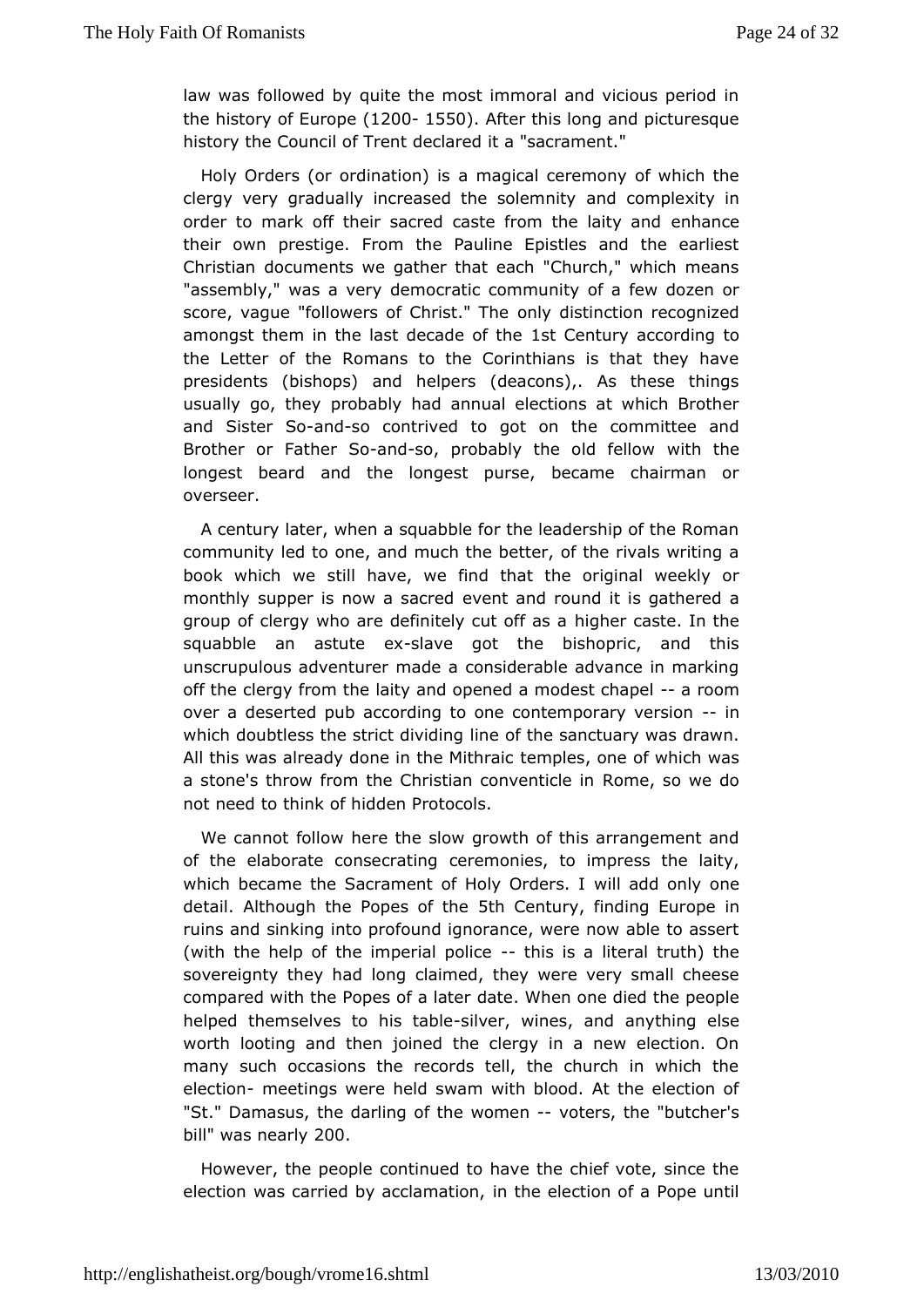the11th Centur Tyhe priests then haasds the ance of a German army in putting the Roman laity in their place bed making business of the election of a Pope: in theory, that is to say, things Catholic, for the history of Papal elections during the fivecenturies was amazing and it continued to this day to be orgy of intriguei and ambitions.

But the historical details do not matterrite te sitsing ore that, as in the case of confession and matrimony, the elevat ordination to the rank of a sacrament or "channel of grace"  $\mathsf h$ actual faat, revealed in all contemporary chronicles, not th least moral resultofteamaccused even by skeptics who fancy themselves far superior etro orhicorial delicacy and intellectual poise of being unable to see orach wowline of the good side" of these things. To which I reply rattheatr I bevould truthful than dainty and I am convinced that it is immeasur bettefror the world to ascertain and tell the facts than to refus read the faxdsas to be able to say smooth and conciliatory things n 1937 I publishe **B** riintain a book titled The Papacy in Polities Today, plainly showing inhe ig Viaentsictaon that date and warning folk about the future. In gheup ganthoesse superior nom ristian folk the book was distanmises net abde" and not worth reading. I doubt if even today they have read  $\epsilon$ of the evidence I have published of the conspiracy of the  $\Box$ Internation Table re are thousands of them in America.

As far as my present subcjoencolerinsed these highly respectable folk say that even if s'gpæceätasabentity does not exist the Catholic scheme of specian dchannels of i impressive ceremonies for the young men who are taking clerical vowe bifbacy and the married couples who are swearing loyalty to each otherisfor dimifierable and may psychologically have excellent results. Theowlehdege of the matter ends.

People who argue in this way are the ensex reext lley velof mischievousness as those who five or six years ago argued Fascism and Nazism, with all their faults, were doing good. world wants meeds the truthcts. And the truth is, and every year of extension  $\delta$  if tyny ears study of history makes it plainer, that the fabrication and fatter area by the clergy of the Roman Church was followed by a gneoneeraviting to any Europe than we find over an equal period of several centuri any earlier civilization. Penance, holy orders, and matrimony notdogmatically declared sacrament Sthun Creinthe Meyut in practice the enforced as such and the basis of them was constructed by the-mendipolthe3th Centurly hat century and the following two are the mostriod cionuscivilized history. Sacraments are medieval fabrications of the BI International to dupe and further enslave the laity.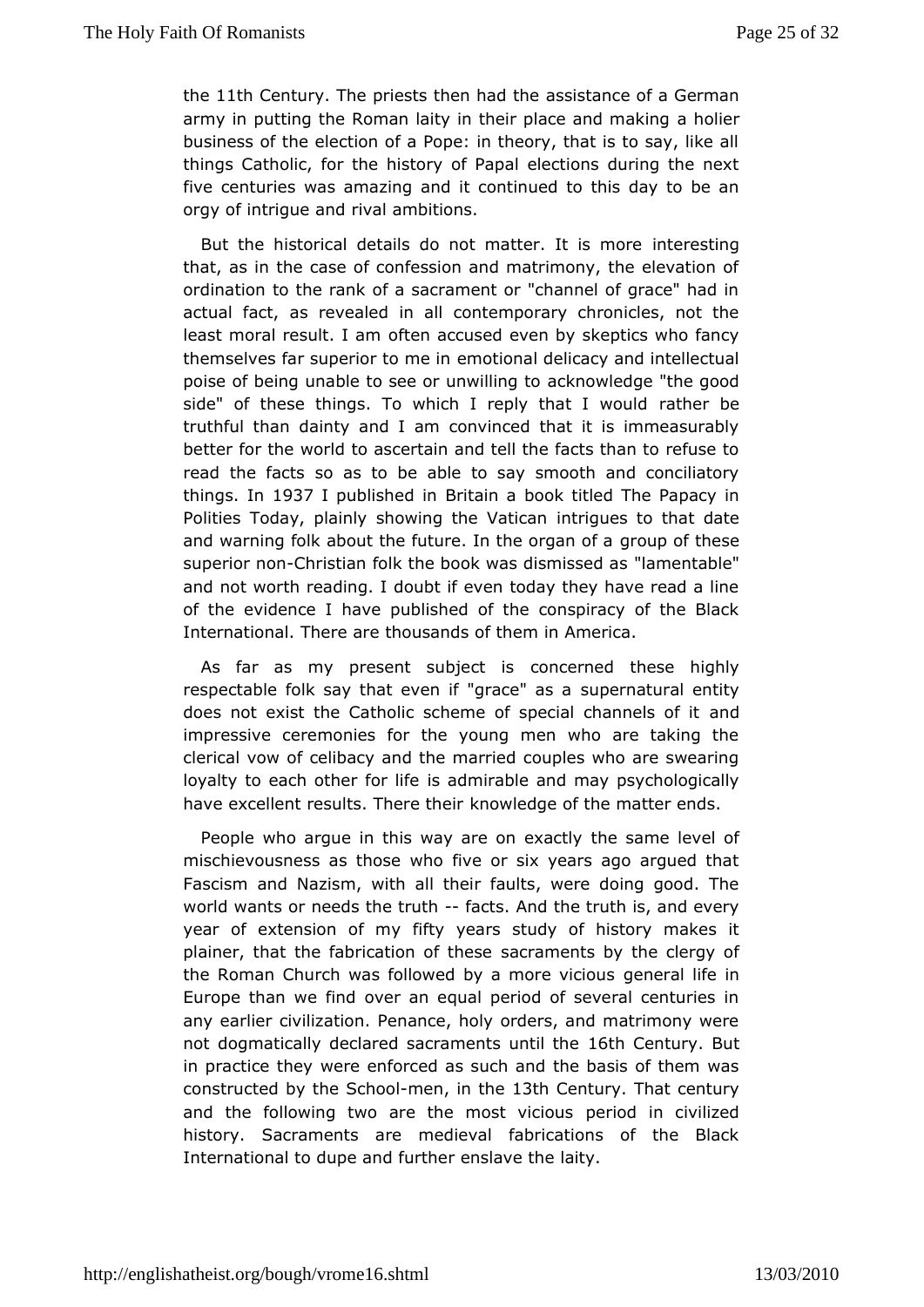There is the seawnide ence of deliberate priestly fabrication in every part of the disti@athodic structure of doctrine and practice. One of the next mostfor a buriense is the cult of Mary and the saints and martyrs. As late the saithe end of Century we find the greatest of the Fathers, Augustine, prote against this cult, which was then beginning in the Roman Ch though he dod know that, as Catholic authorities admit today the new cult of martybaswed supon a mass of audacious foreigners by the Roman priests. The pveade theoir Augustine. They forged sermons on Mary in his name, and sor theseare incorporated in the Catholic ritual today.

The cult of Mary is the emost glaring innovations of the latter part of 4th the Century when the bagans were being forced by law into the Church. They wanted a grood the esses of othe Jesus, who is given less prominence than Mary Magdalene in t Gospels and was not honored even in the Roman community more tha 300 yearsafter her deathwhen the supposed tradition ought to have been-fweshelstked in all the dazzling robes and epithets of the old pagemengoddesses Ishtar, Anaita, etc.). When, after an almost unparalled peri artistic dissolution, art was cultivated once more in Europe cult of "tMadonna" proved a splendid asset to the Church o Rome, and the great Magreod of try opened. As if in unconscious mockery of the theory of Tropootitwioon siet in modern times. Apologists profess that while doct"rd **e edeptead** hitch ere is in this no inconsistency with their theory ao deTproasdittion or of faith" (kept, doubtless, in the Sacred Archives of the Vat Any man who is not under the hypnotic influence of the Cat atmosphersemiles. The pure Christianity of the first three centuries and the ReCohrmisetdanity which returned to the Gospels in 1toth Century rejected the

It began as a concession to paganism, it developed more r in the Middle Ages ( as a concession to the weird mixture paganism and that is tianity in the art of the Middle Ages, and it w encouraged to destill opmore in modern times because it appeals to the imagination of these eferwothochinger dogmas do. The language itself in the hymns to Marythaday surpasse: of hymns and prayers to the old pagan goddespes, and grow men in Nework and Boston lustily sing such things as "whe wicked men blasphemel'theley me down and die," while frivolous city stenographers assids tsatrotrse sing: "Holy Mary, let me come soon to be with thee in iby phot of "the doctrine that when Mary died her body was physically transp by angels into heaven, (now called the--shiuatdsphere suppose that lasphemy, so I must look out for pious gunmen). The"rosary a string  $f50$ small and  $50$ large beatoos count  $60$ prayers to Mary5 and Gonbecame in the modern world one of the chief symbols of "the pure religion osfhdiense uss like ogus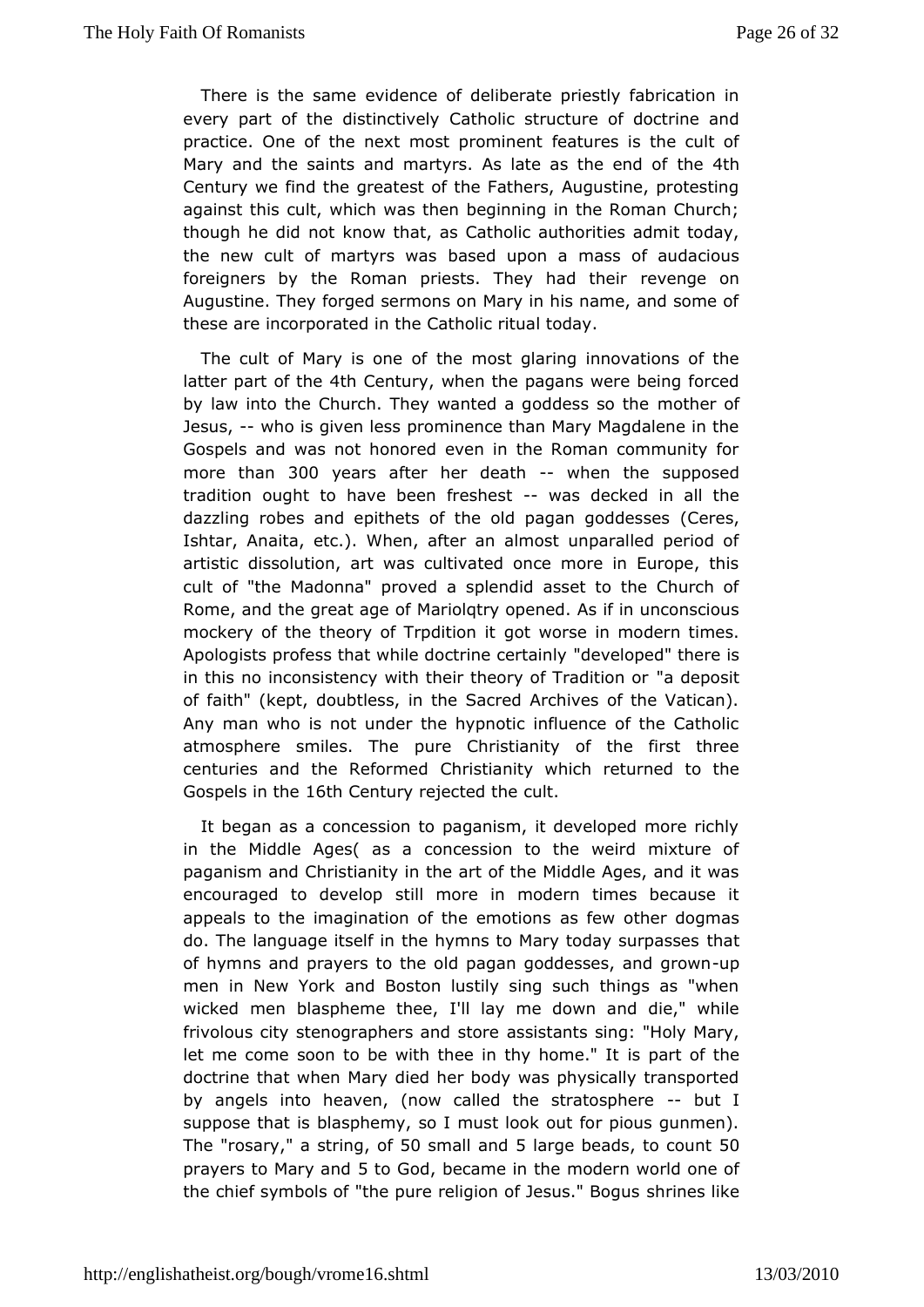Lourdes in France and St. Annes in Canada a-ttoacted millions the great profit of the Black International.

I have no space to traime the esame very brief manner all the other peculiarities of "the  $I$  Hole yu  $\bar{p}$  sait to the same. Doctrine and practice "developed" in exwantly the satame store like Marshall Fields developed. New attractions were re to sustain or to increase profits. Age by age the structure of faith, with gargoyles and its buttresses, its dark corners and theatrical mummway, built up, and on every stone of the structure is stamped the rive os to fat at the American public should in the fourth decadethoof emiteury and in its chief work of reference be confronted with a sotbent astatement this was done in conformity with unwritten instructions give Peten900 years ago is an insult to intitreation be contion Sheens should  $\phi$  position to claim blandly over the ether that the structure is so chasteefsio, so logical that no "foeman worthy of their steel" will veinturetot, while all the world knows what funds and organizations arther  $\mathbf{F}$  have riticism, is a menace and disgrace.

# Chapter

## HOW THE GENERAL PUBLIC IS DUPED

This situation would heas the student and the reformer wonder, if they ever candidly ctonwhetenthead a very large part of the public is not kept in a mentwahiathmmosphere have a dangerous effect on its attitude to more practical prot and the ease with which the entire population has been led d years into caisonous swamp, the mischievous action to the last moment of AmerCcatholics, and the stubborn adherence even now of Canadian Catholics odocy habow that in fact this doping of the Catholic mind by the reparliers assiduated and international evil. But how do they succeed in drugging s 15,000,000 eople in a country that spends more on education a culturæstablishments than any other country in the world? A how is it that gtehnee ral public is so far deceived that few recognize the intellectualofntshipidtreyed and the scheming of priesthood?

The first question reqtubior ecsugah reply, and this will be provided in the next book, but lseet vrease alged thents of the reply that I have already given. The Cathoblec body may predominantly urban, but it has not the psychological featur urban liflenstead of being stimulated by community life it i taught to regard othe munity as evil and free discussion as a sin. It is composed to an dinary extent of immigrants from the rural regions-edues becountries (Poland, Slovakia, Erie Italy, etc.) and their familiepsriess and the e care that in the matter of religion they shall stilwihlavtehea nhionth herland.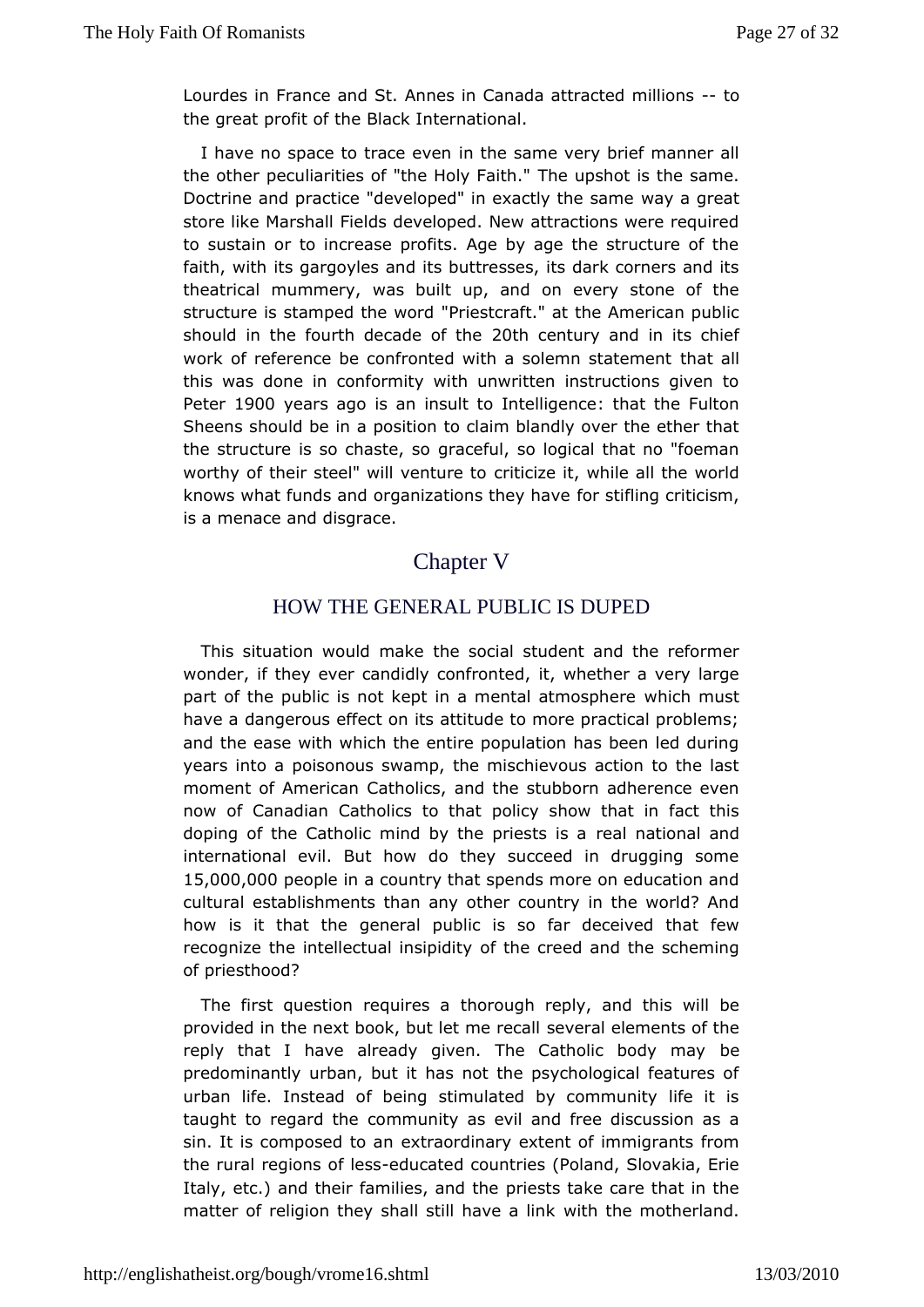The bulk of the remainder are folk who taince the the vare regard as particularly sinful the reading of any literature that unsettle their faith and assured that the writers are conscic unconscioaucents of the devil, might almost as well live still Kerry or Apulia flow antiluence of modem culture on them.

As to the "educated" Caths a high was such education is. Everybody knows that many of them do deafrydtheea  **hurch** modern books, without troubling to get the priest's permission arehealthily skeptical about much that the Church teaches. If bear in mind tthat Church does not merely forbid such reading but dogmatically teaches thantorttal sin like fornication, you see that these men and womperno, fews hsill reg to be members of the Church, must repudiate its authosruitys wheem, ito say what is or is not a sin and thus reject a fundamental  $p \in I$ the creed. They formally remain in the Church for reasons wh drasticat byndemns. The mortal sin of heresy not merely to sa but to believe in onen isn owthe at a dogma of the faith is not literally true. The amiable wsrpiescruslawthoon the Church of Rome from without and think that it is oju Statchsole as y to take their peculiar doctrines figuratively asoift tilsefor members Episcopal Church do not know what they are talking about. where the steberal" Catholics are "converts" you will be interested to know that behowe were received into the Church they made a solemn declaration oafcdetpetraance, not of the religion as a whole, but of each one, individoung luan obtcamplete list of the dogmas which was presented deoithem to

I will tell the sad story of Catholic Modernism in the next and will add only one further point here. It would be a reflect theintelligence of ia the ithe American people if we were to suppose that, en taking into account their vast funds and powerful organization, the acputed syts hold the loyalty of  $20,000,000$   $\omega$   $25,000,000$   $\rho$  e opleaccording to the enirous estimates, to this weird synthetic creed. We saw that, on contraryhe leakage is enormous, and that even when they give the figure  $1\& 6,000,000$  are include, and on the law of their Church must include, people who tha A reodoment striking proof of this reaches me as I write this book.

It is announced in some of the paper of them, as usual, suppress the newosffænsive to Catholinest the religious census compiled by the amuthiotairty es from the interrogation of recruits show 3 the at cent of the wreen baptized Roman  $C$  atholic  $\delta$  his means that  $\frac{\partial A}{\partial Q}$   $\frac{\partial O}{\partial Q}$ ,  $0.000$  the present inhabitants of the United States had Catholic baptism and a the canonisahse Catholics. There is no ground whatever, to suggest that the recruits awneyr targe proportion taken from the Catholic more than the Protessniantibiosity ear that more than half these men, though still fathrely Cyhouring, left so long ago that it is unknown to the priests of the distric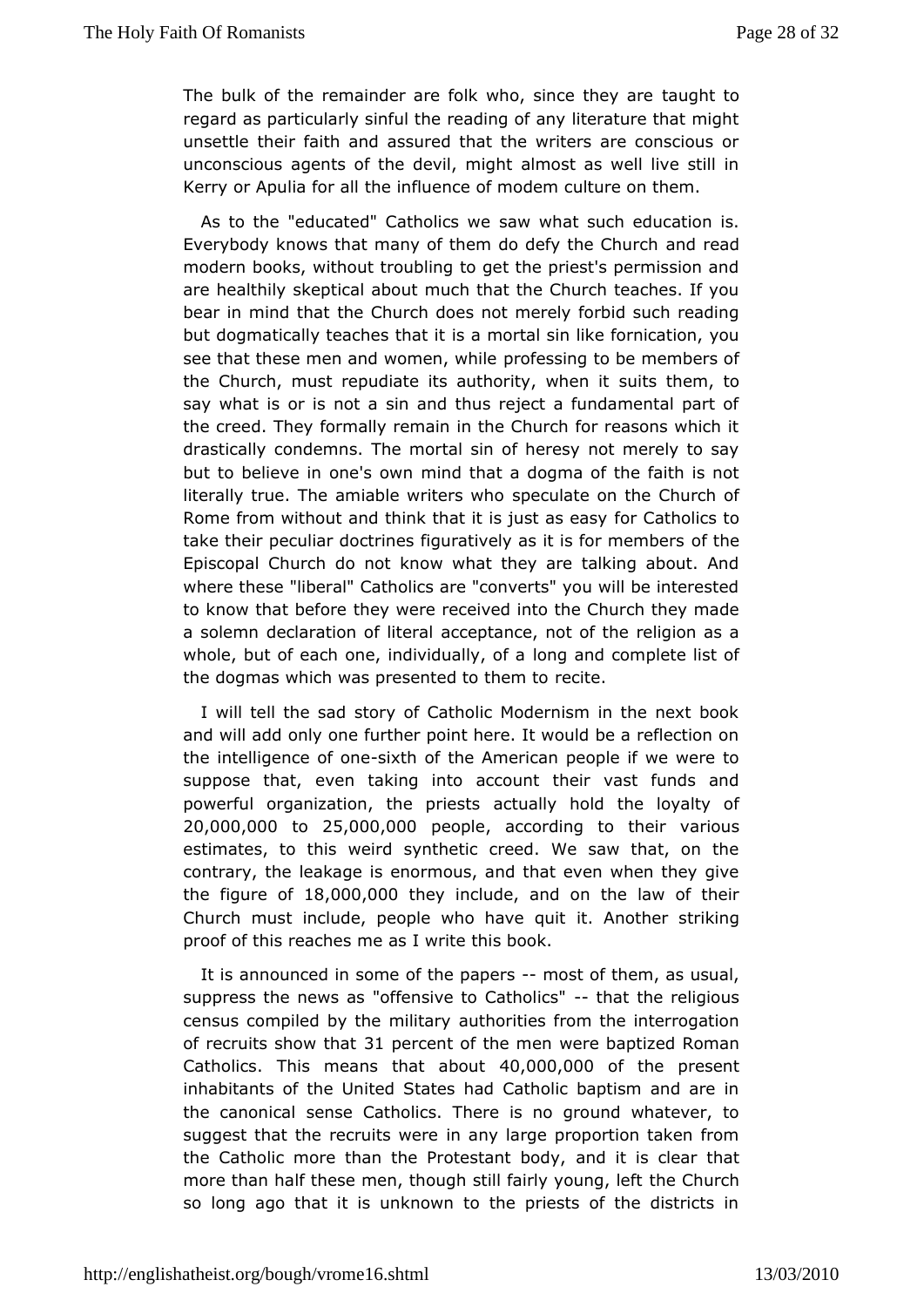which they live that they are really "subjects of the Pope." mainlwepresent that drift from the faith of boys who have left Catholic primsachyool, a drift which some Catholic authorities estimate at bet **@@emd**80 percent of the whole. It is a nice reflection on that "statistical" whoek, anwilmied in the second book, in which Fr. Shaugnessy learntehdeliye proves that is no drift whatever! It seems to be about twice as bad as e estimated, and it is fairly certain that there are at all even more thain 5,000,00a0ctual Catholiad ts of whom are children and most of the remperodudiarly ignorant, in the United States.

This at once gives ushenwaayfs in which the general public are duped According to the situalitigsito as wonfich are given in all reference books the Roman Church ahrays mive habeas as any other Church in America or m-ohrerdthoan to bee Christians of the country. The meaninegheavy is atholic immigratid nom backward countriss of course, never pointed out in the papelme, naand rally large increase of such a body at each decennial census lasnement in fact the government officials who publish the figures generally remarks about the "extraordinary no conease nows better than the that the increase is not as great as that of the gene populatiom and,while they are quite scientific in their analyses and notes on the figaul est hear respects they never warn the readers that, unlike other Churches, Cherch does not admit that seceders have seceded from it.

The netesult is that the general public are grossly deceiv about the largenes os roawntch of the Romanist body, and this makes them very receptive tpropaalgahida of the broader kind: the sort of propaganda that does eagematke you enter the Church and endorse its creed but disposes you to uponthe Roman Church as a really unique body and superior other ChurchSekseptics of the last century, and far too many even in our time, had athtahte ohne Roman Church has a far better chance of survival than its thinsalshev f where regarding the wealth and power of its organization and unscrupulousness of its methods we could see nothing more an exaggerasted mate in the theory but they meant and mean, much more than this. The whan tealmet doctrinal structure of the Roman Church was less likelyothan Chaut offes to be affected by the corrosive forces of the newofaghee Their idea difference is summed up in the phrase "Rome or Reason." world of the future was to be divided between those who admitted the exercise of reaseolmiq bonus matters and would all become Rationalists and those who repundpolined titch the of reason and based their faith upon authority.

have else where shown that there is no such fundamenta distinction betwee Catholic and Protestant Churches. We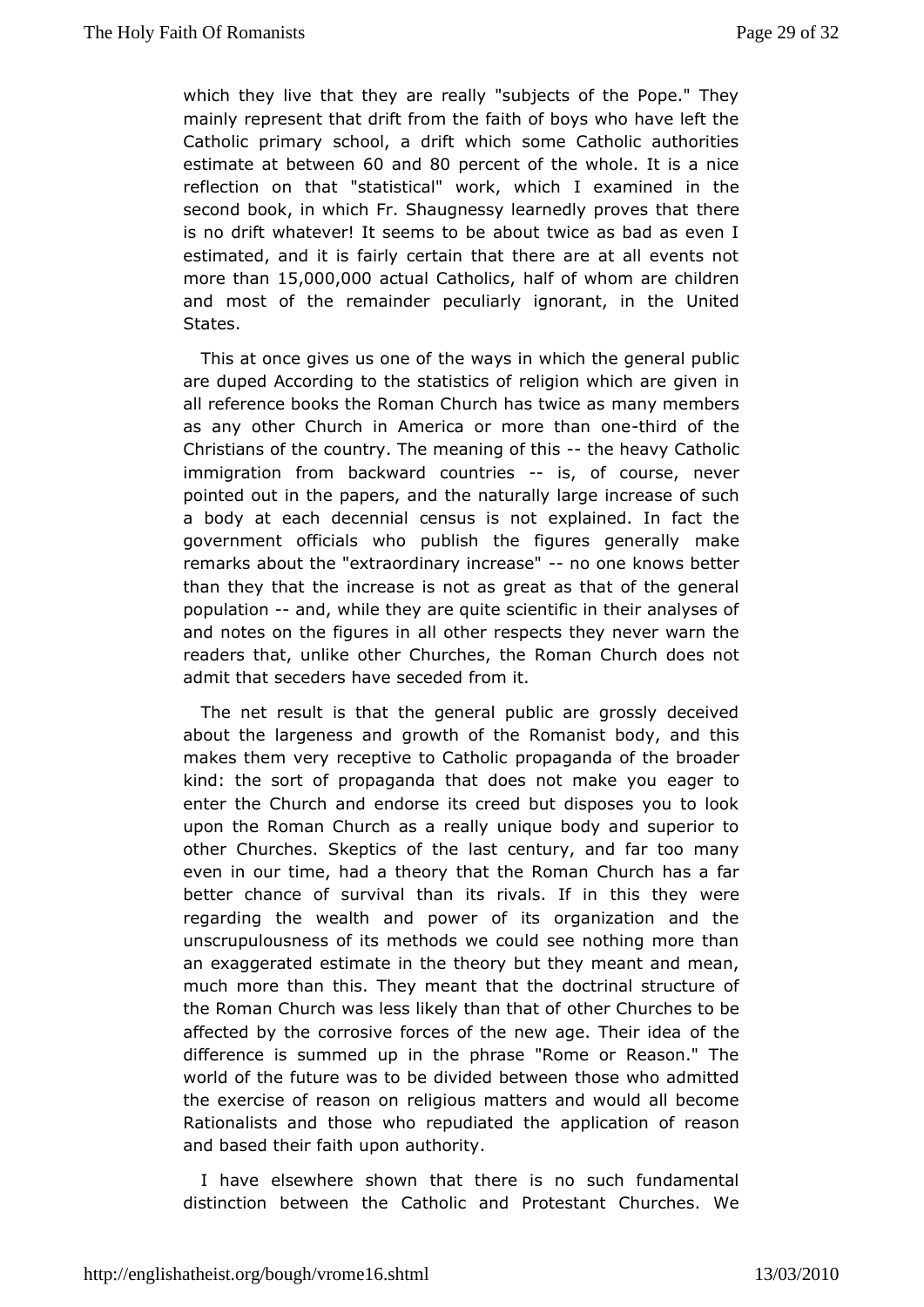have, in fact, seen repeated by destibese Catholic writers claim that they alone in the modelrong would and that what they want to face is "Intellectual" opposits on he But it purpose to make use of the conclusion to wohrich this Rome Reasonheory leads, and they freely quote predictions of fut triumphs of the urch. They still drag out periodically and polis up the famous predicMacaulay never mentioning, of course, that he had a profound contelmontrineers the d brutal methods of -Rohmad the rule of the Vatican would still spread over the earth when tourists from the other side of world came to the emelancholy ruins of London (which to Macaulay, as a good Englishman bushed and the Macaulay, as a good Englishman bushed and the future). They quote Wells (whom they ama  $b$  on  $g$  at ell his independently and  $a$ anticipations, how monks with shaven polls will be conspic figures in the scientific cities of the future, or Bodley, who time had hagh reputation in America, predicting that by the end of the present  $c$  dheury would  $70,000$ , 000 atholics in the United States. and a correispocare daisneg of the Catholic population all over the world. If the steers-rittiwooal Protestants and one  $R$ atisoon  $x$  as didly admit to the phant progress of the Roman Church it must, the general public the  $really$  have something of the unique nature and unconquera spirit which laitms.

A good journalist would, of course, riddle theme predictions his shot in ten minutes. Macaulay was more rhetorical t scientific inessays, and he rather lazily suggested that a Church which had survived on all all the only seventeen centurieshe quite admitted that it was by iblenus and f unscrupulous; methowdsuld probably continue to survive. Wellshad the wrong idea that Catholic faith was based upon emotional trustutimority: which his particular opponent, Hilaire Belloc, would have deass cthee dloppy Protestant idea of faith. Baldly estimated that there  $W$  ( $\omega$ , $\omega$ I ( $\omega$ 000 atholics in America at the end of this century becaust and the alculated total population  $w \circ 4000, b00, 000$  hich would leave the proportion Catholic to general population just the same as Bal understood it to beeatime when he wrote. This critical journalist would further point Cchutrah awhaich claims only to  $mak@0.000 to25.000$  converts a year and asdemibs as leakage does not show any promise of fulfilling these predic andthat in point of fact even the figures supplied by the Catholic hierarchy to athtehorities at each decennial census show, wher the birtate is taken actoount (to say nothing of fresh  $imm$ igration and a cl $a\$ 5 $\omega$ ,  $\omega$ Of  $\omega$  onverts decade), not an increase in the number of Catholics but a very notable decr He would, in fine, easily learn that the Catholic, figures g deceive to he eral public because while a Protestant minister m hopefully include liat hists in his parish who have ceased to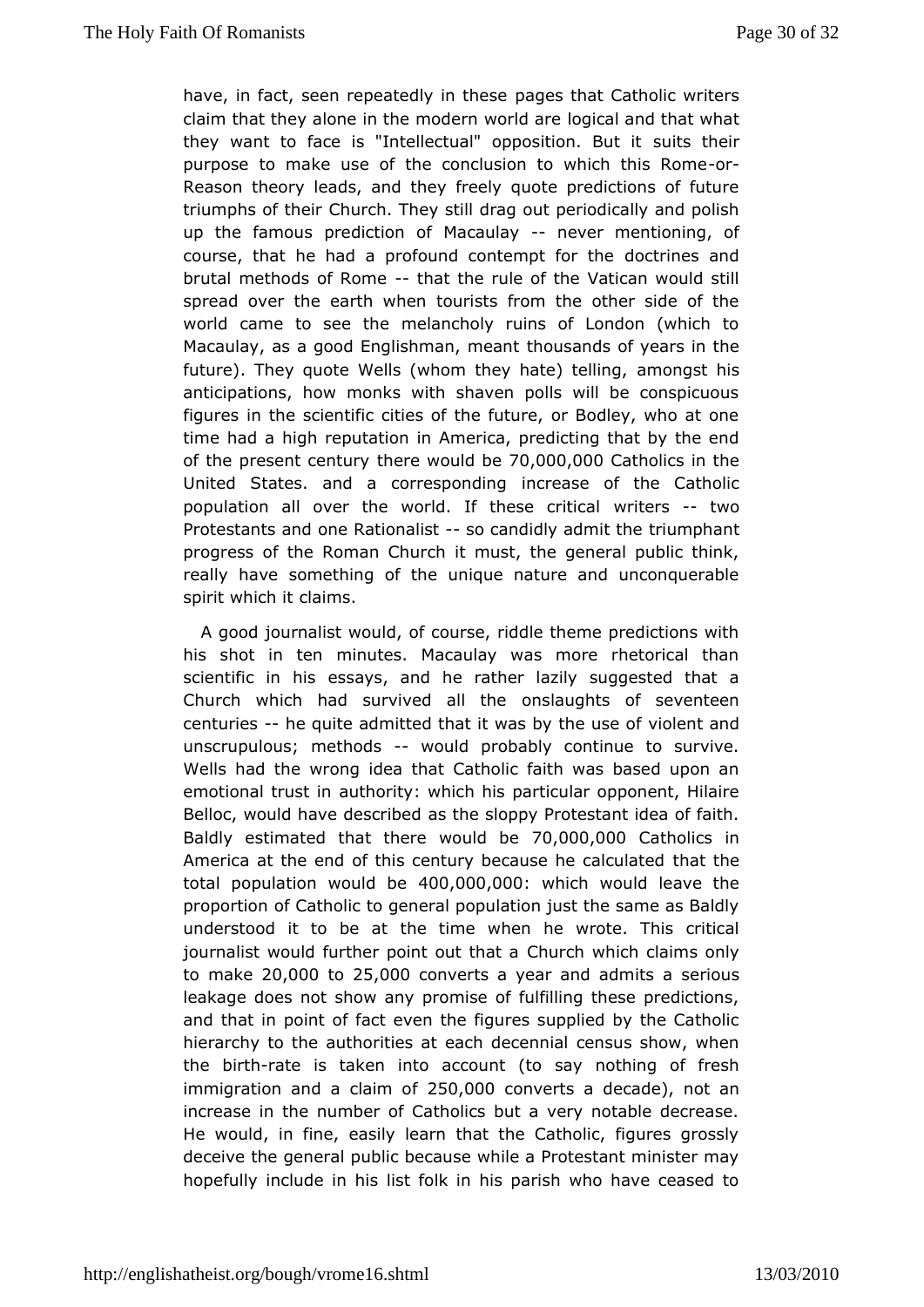attend his church, the Craels olioncludes such seceders on principle and denies their right to heee Ceholer of throm

But there is no such journalist in Americap appremBritain). No would print such material. Any editor who ventured to do so y lose hieb. Not only would his circulation and his revenue fr advertisements the atened but to an unknown extent the Church buys up shares in pampeerriscan Lectu-r-ingt on religion or the Roman - Chour Sheattle a view rs ago I learned that one of the dailies made various excuses for inserting the advertisement of my lectures. My agent, a I business man, pweasistent, and he found, to his astonishment, that through the bishop the habomhaheld a high proportion of the shares in the paper.-JHuailds mhanorsd in his paper how after his advertisements had been accepted and inserte some papers a hidden hand intervened, and no more advertisements were axadpet edn a public apology made for the insertion. We speak ironicat all with ean "whedden" hand. You can smell the holy oil on it, evethin when hat Kanotsht of Columbus as a member of the SHood ye Fyamily

Editors and journalists, often ashamed of the pressure to v economic necessity compels them to yield, evolve their a defensmeechanism.  $q$ Aosod Americans they are not going to encourage the disruption of - tidenboyuntihiys "sectarian strife." Moreover, the Roman Church is read hytitledeptionally to respect. Look at its long and gloriacsustohds now by certain professors who are, like themselves, intimidated by it at Itsvorlowide spread, its primacy amongst the Christian sec (if not  $a$  elligions), the great names (of dead men) it has an i roll of honor, w b redprestige of its venerable and once more royal head, its vast weunthqueitorganization, its privileged position in Washington, and so onCatShooliecveerwent is written up by Catholic members of the staff on their knee: Eucharistic Congress? Not a word must be said to the public the childiCtatholic doctrine that is at the root of it. A canonization? Not a worhdowabtchuet Vatican claims that the "saint" literally wrought miracliteasiand citenegy at all events lined their pockets at the expense of whheicchoutherysaint belongs. Diplomatic courtesies with Japan? Notwa word about these have gone on So30 and the Vatil conts international influence, mightily helped Japan to hoodwink America and world.

So igoes on. As I write, some of the papers announce that French general wh" estreagoed" from Germany and gone to the holy shrine of Vichy, the foulesaches y on Europe, took a message that the Catholic industrialisat seople Generatory in collusion with thee aadennys to destroy Hitlerism and make peace with Britain and America. The condition implied is Catholicism sheathestored in Germany and continue to hold the